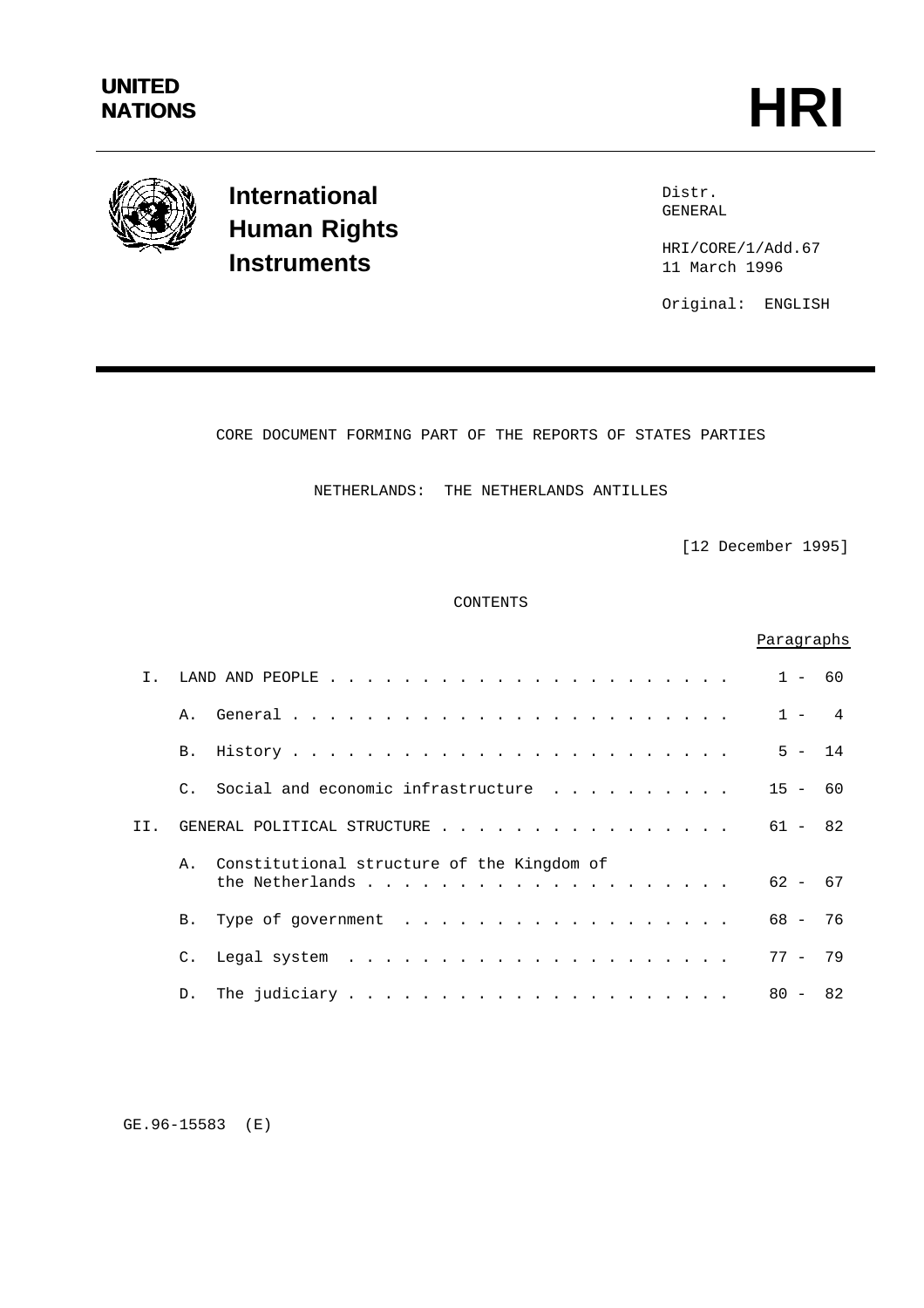# CONTENTS (continued)

# Paragraphs

| TTT. |  | GENERAL LEGAL FRAMEWORK WITHIN WHICH HUMAN RIGHTS |  |  |  |  |  |  |  |  |  |  |  |  | $83 - 104$  |
|------|--|---------------------------------------------------|--|--|--|--|--|--|--|--|--|--|--|--|-------------|
|      |  |                                                   |  |  |  |  |  |  |  |  |  |  |  |  | 84 - 85     |
|      |  | B. Administrative courts                          |  |  |  |  |  |  |  |  |  |  |  |  | 86 - 104    |
| TV.  |  | INFORMATION AND PUBLICITY                         |  |  |  |  |  |  |  |  |  |  |  |  | $105 - 112$ |

# Annexes\*

- 1. Third population and housing census, Netherlands Antilles 1992, vols. 1, 2 and 3
- 2. Statistical Yearbook

<sup>\*</sup> Available for consultation in the files of the Centre for Human Rights.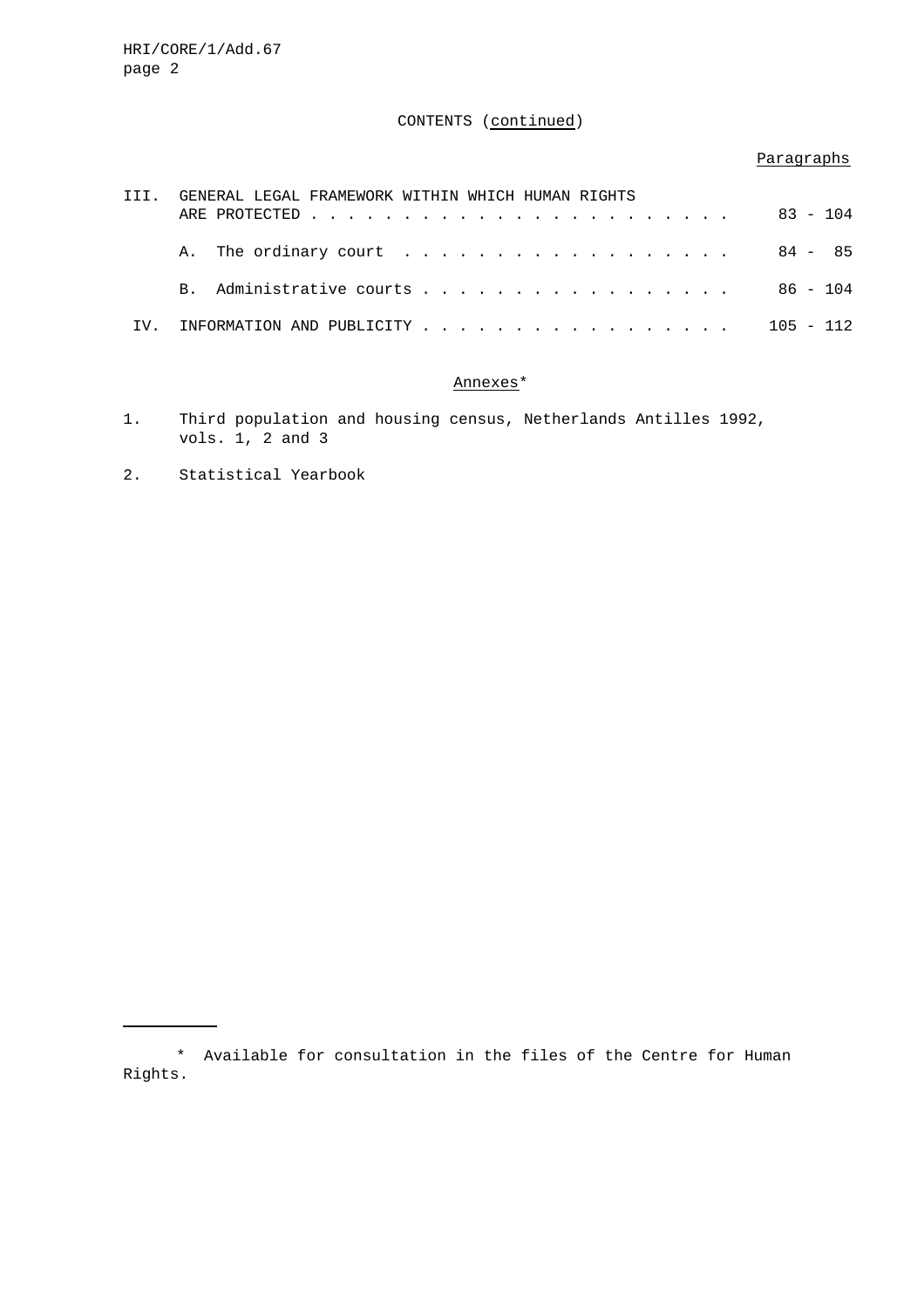### **I. LAND AND PEOPLE**

### **A. General**

1. The Netherlands Antilles is an autonomous part of the Kingdom of the Netherlands and consists of five islands: Bonaire with its capital Kralendijk, Curaçao with its capital Willemstad, Saba with its capital The Bottom, St. Eustatius with its capital Oranjestad and St. Martin with its capital Philipsburg. These are part of a chain of islands between North and South America known as the Antilles.

2. The combined surface area of the Netherlands Antilles is about 800  $km^2$ , of which Bonaire accounts for 288  $km^2$ , Curaçao 444  $km^2$ , Saba 13  $km^2$ , St. Eustatius 21  $km^2$  and St. Martin 34  $km^2$ . Based on their location, a distinction is made between the "Leeward Islands" of Bonaire and Curaçao and the "Windward (Dutch) Islands" (somewhat confusingly named, as they are part of the Leeward group of the Lesser Antilles) of Saba, St. Eustatius and St. Martin. This distinction dates from the time of the transatlantic sailing ships and refers to the islands' positions in relation to the trade wind.

3. The distance between the two groups of islands is about 900 kilometres. The Leeward Islands lie at a latitude of about 12° N and a longitude of about 68° to 70° W. They are coastal islands situated between 30 and 90 kilometres off the South American continent. Elongated in shape, these islands consist mainly of igneous rock surrounded by, and partly covered in, limestone. The highest point, at 375 m, is the peak of St. Christoffelberg on Curaçao. The Windward Islands, in the northern part of the Lesser Antilles, lie at about 18° N, 63° W. The islands are relatively close together: St. Martin and Saba are 52 km apart, and St. Eustatius and St. Martin 70 km apart. At 870.4 m, Mountain Scenery is the highest point in the Netherlands Antilles.

4. Precipitation on the Windward Islands is generally greater than on the Leeward Islands, and as a result the conditions for agriculture are slightly more favourable. Both island groups lie in the area where the trade wind blows from the north-east or south-east almost all year round. The average temperature is 27.1° C in the Leeward Islands and 25.4° C in the Windward Islands. The latter lie in the Atlantic hurricane zone, and on average a tropical storm or hurricane passes within 200 km of the islands once a year.

#### **B. History**

5. The Leeward Islands were originally inhabited by the Arawacs and the Windward Islands by the Caribs. The Windward Islands were "discovered" in 1493. In 1499 the Leeward Islands were "discovered" by the Spaniard Alonso de Ojeda.

6. Saba and St. Eustatius were taken over by the Dutch in 1632, the Leeward Islands in 1634 and the southern part of St. Martin in 1648.

7. The first Constitution of the Netherlands Antilles was enacted by the Dutch Parliament in 1865. It has since been revised several times. The most important revision was that in 1954, which resulted in the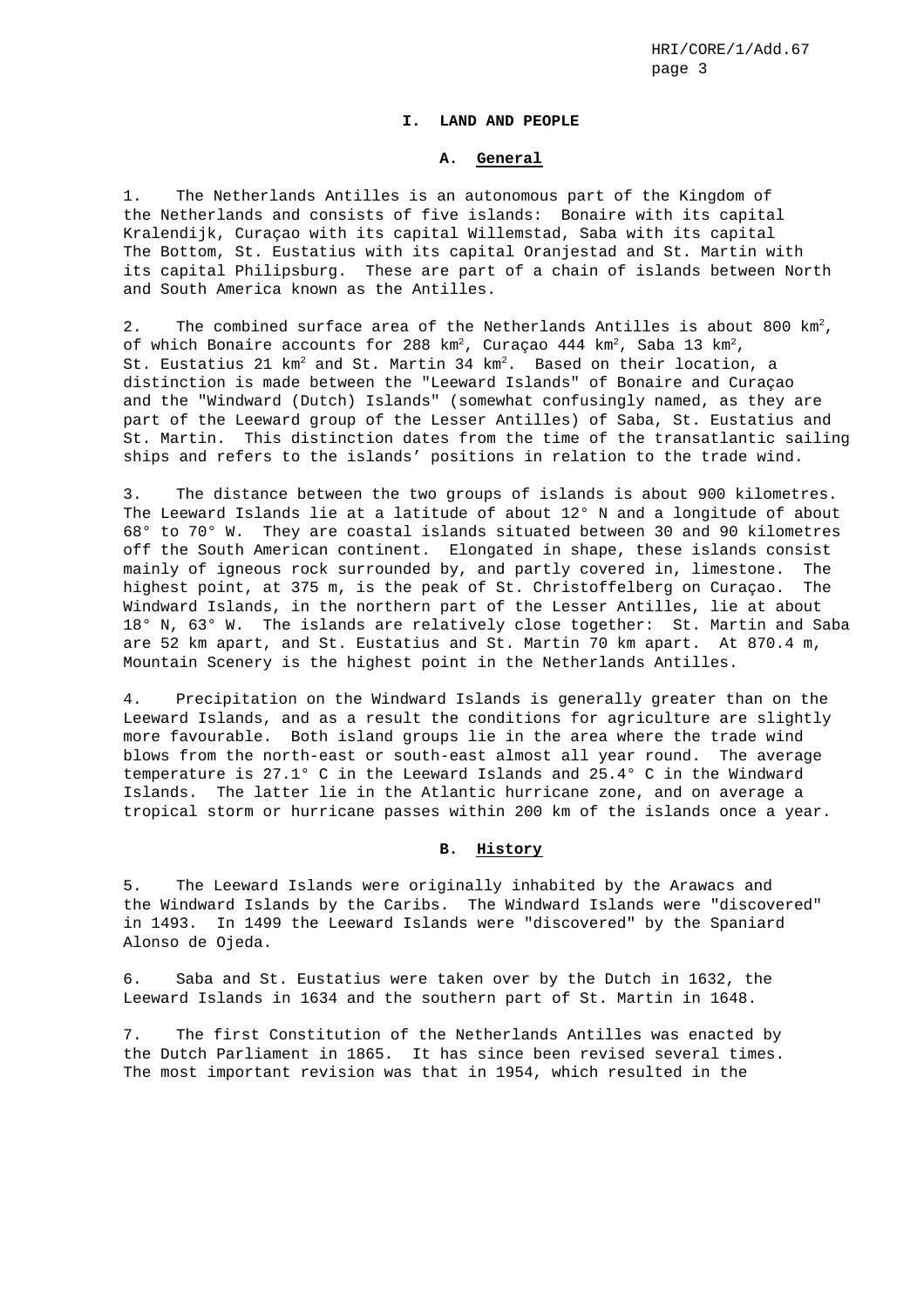establishment of the "Statuut", the Kingdom's Charter, the principal statutory instrument within the Kingdom of the Netherlands, which regulates internal self-government for the islands of the Netherlands Antilles.

8. The electoral system provides adequate safeguards for the right to self-determination for the Netherlands Antilles. This right was also explicitly recognized in top-level consultations between the Netherlands Antilles (including Aruba at that time), the separate island territories and the Netherlands held in The Hague in October 1981. None of the countries or islands taking part in the conference opposed the exercise of the right to self-determination. Thus agreement was reached on the right of the island populations to determine their own political future independently.

9. At a subsequent Round Table Conference between the Netherlands Antilles, the separate island territories and the Netherlands held in The Hague from 7 to 12 March 1983, it was established that Aruba would exercise its right to self-determination.

10. After lengthy negotiations between politicians of the different island territories of the Netherlands Antilles, in which several models for the future constitutional relations between the islands were discussed, Curaçao subsequently decided to hold a plebiscite on 19 November 1993, under United Nations supervision.

11. In order for the plebiscite to be a meaningful expression, and to comply with international standards, the people of the five islands had four options to choose from:

(a) Remaining part of the Netherlands Antilles;

(b) Becoming an autonomous country within the Kingdom of the Netherlands;

- (c) Becoming a part of the Netherlands; and
- (d) Becoming an independent State.

12. The results of the referendum, in which 56.8 per cent of the registered voters participated, showed that out of a total of 67,413 votes cast, 48,857 (73.6 per cent) were in favour of maintaining the existing status of Curaçao within the Netherlands Antilles.

13. As a result of the same circumstances and discussions regarding the constitutional future of the other island territories (Bonaire, Saba, St. Eustatius and St. Martin) it was also decided to hold plebiscites on these islands, based on their respective rights of self-determination. These plebiscites were organized along exactly the same lines as the referendum held in Curaçao. On all the islands, a vast majority (approximately 90 per cent) of the voters were in favour of maintaining the existing status of the island territories within the Netherlands Antilles.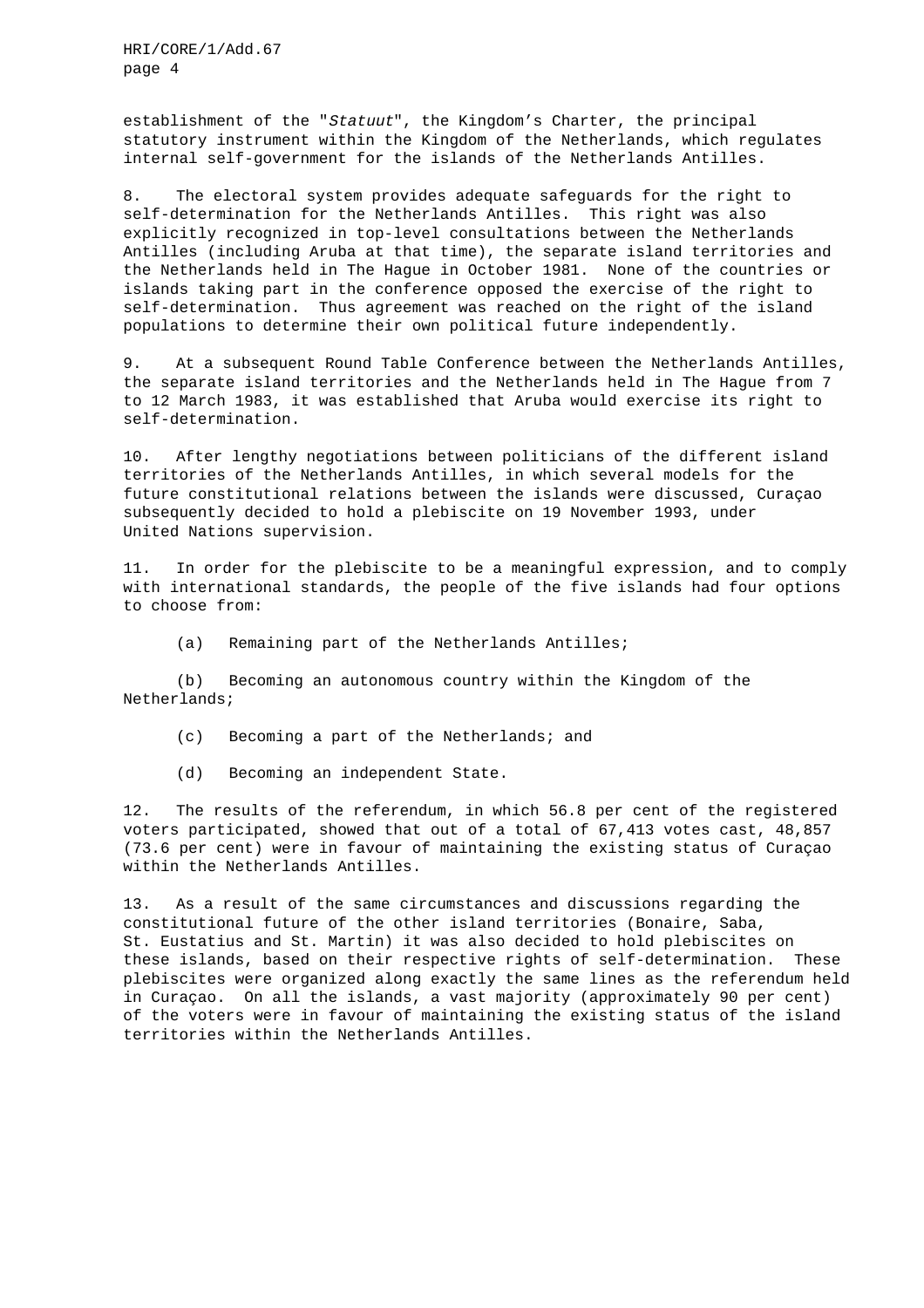14. These results provide a strong political basis for the continuation of the present constitutional structure between the islands of the Netherlands Antilles, although some modifications will be needed to secure the further development of the relations between the individual islands.

# **C. Social and economic infrastructure**

#### **1. Language**

15. Papiamento is the native language and is common on the Leeward Islands. The name Papiamento is derived from the verb "papia" (talk) which probably comes from the old Portuguese "papear". Papiamento is a creole language with elements of African languages as well as Portuguese, Spanish, English and Dutch.

16. On the Windward Islands the lingua franca is English, which is also a very important language on Bonaire and Curaçao because of its use in trade, shipping and aviation, tourism and the media (e.g. English-language television series and sports). The official language is Dutch, although on various formal occasions the native language is being used more and more frequently.

#### **2. Population**

17. The Netherlands Antilles is an autonomous part of the Kingdom of the Netherlands with a population representing more than 40 nationalities of diverse ethnic origins. Population figures in the Netherlands Antilles are available from two different sources. The day-to-day registration of births, deaths, arrivals and departures takes place at the island registry offices; these figures relate only to the legal population. Another source of population figures are the censuses which were held in 1972, 1981 and 1992.

18. The results of censuses revealed discrepancies when compared with the records of the island registries. Fewer people proved to be resident in the Netherlands Antilles than appeared from the registry office records. The main cause of the high population totals in the registry offices is assumed to be the failure to register correctly the number of people leaving the various islands.

19. The Central Bureau of Statistics assumes that the census figures give the best approximation of the population of the Netherlands Antilles. At the time of the 1992 census, the country's total population was 189,472, comprising 98,766 women and 90,706 men.

20. Between 31 December 1986 and 31 December 1991 the population decreased considerably, by 42,781. This was largely due to the fact that Aruba acquired its semi-autonomous status (status aparte) on 1 January 1986, and its population was therefore separated from that of the Netherlands Antilles. Another cause for the decrease was emigration.

21. For further statistical information on population figures, please consult the volumes of the 1992 Population and Housing Census and the 1994 Statistical Yearbook (the Yearbook will be updated every year). These publications may be consulted at the United Nations Centre for Human Rights, Geneva.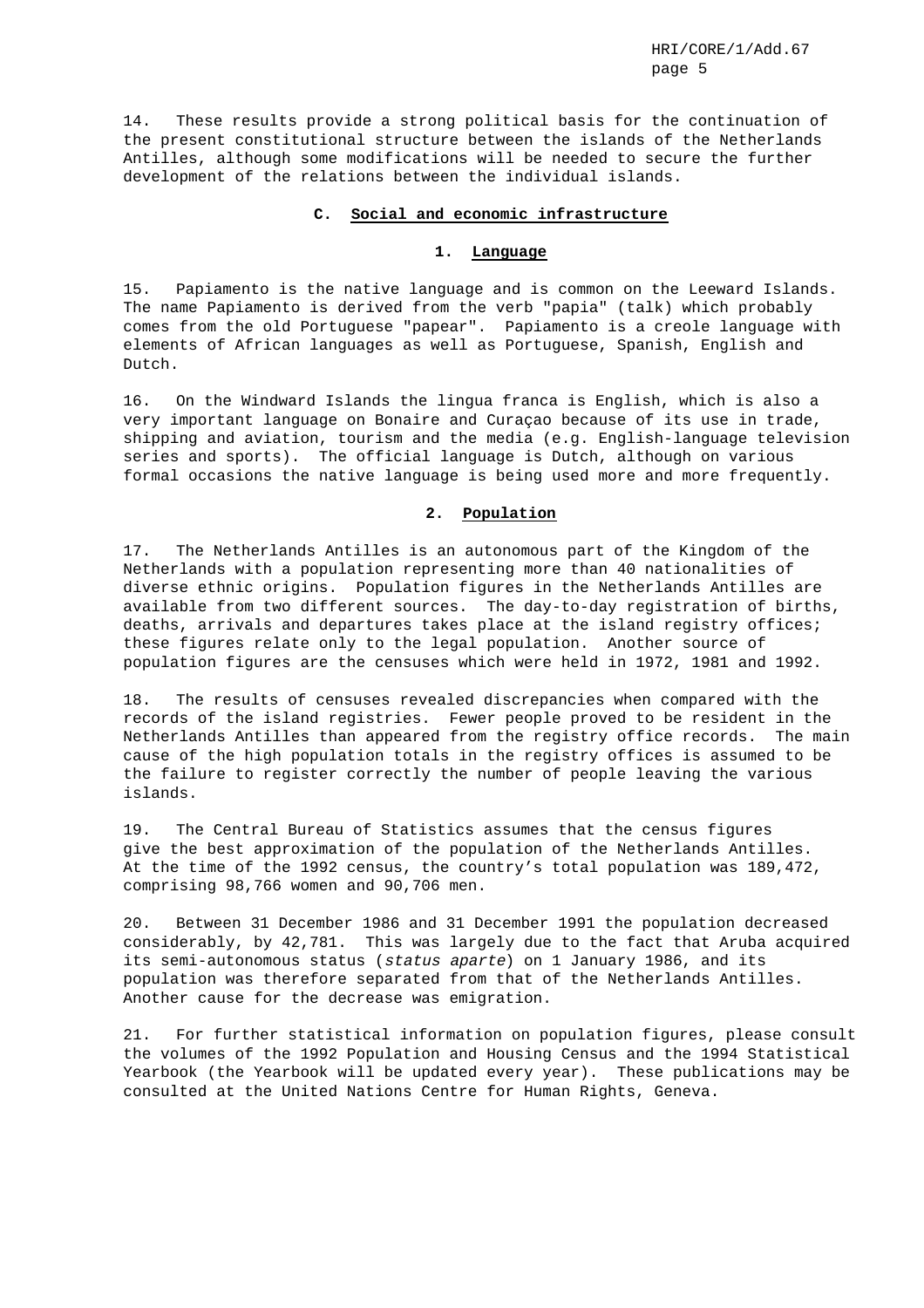### **3. Types of family**

22. The abolition of slavery was followed by a period in which the slaves' descendants were still not encouraged to form monogamous family relationships. It was to be a considerable time before the "coloured population" opted for this type of family. The result was that there were both fathers with several families and mothers with children by several fathers in single-parent households. Both types of family are still common today.

23. There are also more single-parent households as a result of an increase in the number of divorces, teenage pregnancies and unmarried mothers in general.

# **4. Health**

24. Responsibility for health care is divided between the Government (central and island authorities) and the private sector. Central Government is responsible for basic legislation on health and for ensuring that these provisions are observed. It is also responsible for implementing certain aspects of health care, including laboratories, psychiatric institutions, pharmacies, the prison medical service, industrial health services for civil servants and medical treatment for their families.

25. The Government is also in charge of the management of the Social Insurance Bank, which is responsible for the health care of workers in the private sector earning a wage below a certain level of income.

26. The island Governments, on the other hand, are mainly responsible for the implementation of health policy. They either provide the facilities themselves or use existing ones. This level of government also provides for curative health care for certain sections of the population, such as the lowest income groups and public servants earning a wage below a certain salary scale.

27. The island communities pay 100 per cent of the medical expenses of the poorest members of society. This includes, for example, the fees charged by general practitioners, specialists and hospitals, and the cost of medication. All other persons, whether civil servants or employees in the private sector, are entitled to use the health service and also to receive a contribution towards health care for their families. Many health-care institutions are run by the private sector and are subsidized, either by the central Government or by the authorities of one of the island territories.

28. Health care is defined by the World Health Organization (WHO) as a system of regulations and services created in order to promote health and to prevent and cure diseases. The development of a health-care system is related to the socio-economic situation of a country.

29. Health statistics should focus on three main aspects: the population's state of health; health-care provisions (supply of material and financial means, and human resources); the health-care services: supply and demand. This goes beyond what is presented in the data of the Statistical Yearbook,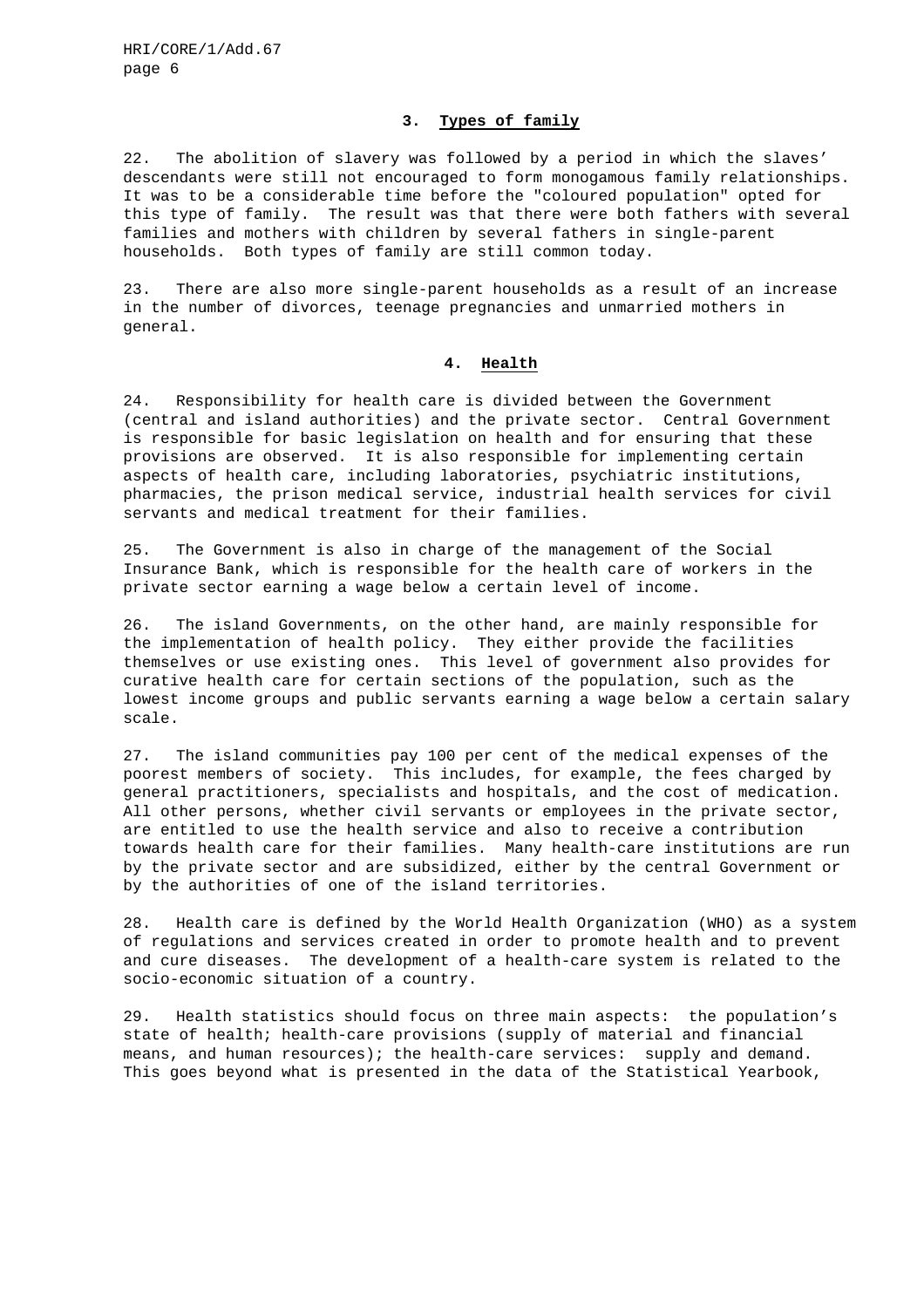which is annexed to this report\*. The information on health statistics brings together different elements so as to give an overview of certain areas of health care. The health statistics provided will be concerned with: the state of health of the population; health-care provisions (supply); preventive aspects of health care, in relation to birth control. Most of the data concern the supply of provisions to recipients, because there are scarcely any data available that relate to the demand for health care.

# **5. Education**

30. The first paragraph of article 140 of the Constitution of the Netherlands Antilles states that: "Education shall be the constant concern of the Government". Strictly speaking, it does not recognize an individual's directly applicable right to education. However, article 2 of the First Additional Protocol to the European Convention for the Protection of Human Rights and Fundamental Freedoms, which is in force for the Netherlands Antilles, states that: "No person shall be denied the right to education". The European Court of Human Rights has interpreted this to mean that everybody has the right to attend existing schools, and that everybody has the right to enjoy the fruits of education, that is to say the right to recognition of the results attained as a result of it.

31. In the Netherlands Antilles there is equal access to all school types and equal opportunity in respect of educational facilities. According to the policy document issued by the Netherlands Antilles Ministry of Education, education policy must be structurally anchored in a national development policy aimed at the integrated development of Antillean society. The point of departure is thus that developments taking place in the broad context of national development policy must be supported by education. Among the groups requiring particular attention or policy guidelines at the moment are women, unemployed persons, young people and the disabled. For further relevant statistical data, please consult the Statistical Yearbook.

# **6. Housing**

32. The Government endeavours to provide suitable housing for everyone. To this end, foundations (Fundashon Kas Popular) have been set up on the islands. The Fundashon Kas Popular in Curaçao, for instance, works in collaboration with the Departments of Public Works, Physical Planning and Housing to alleviate the shortage of adequate housing. Their activities include not only the implementation of conventional public sector housing projects and their management or development, but also the provision of assistance to people building their own homes. It should be pointed out that the financial burden on these builders is considerably less than the market price if assistance is received from the foundations. The latter also provide a limited amount of money in rent subsidies on the basis of income.

<sup>\*</sup> Available for consultation in the files of the Centre for Human Rights.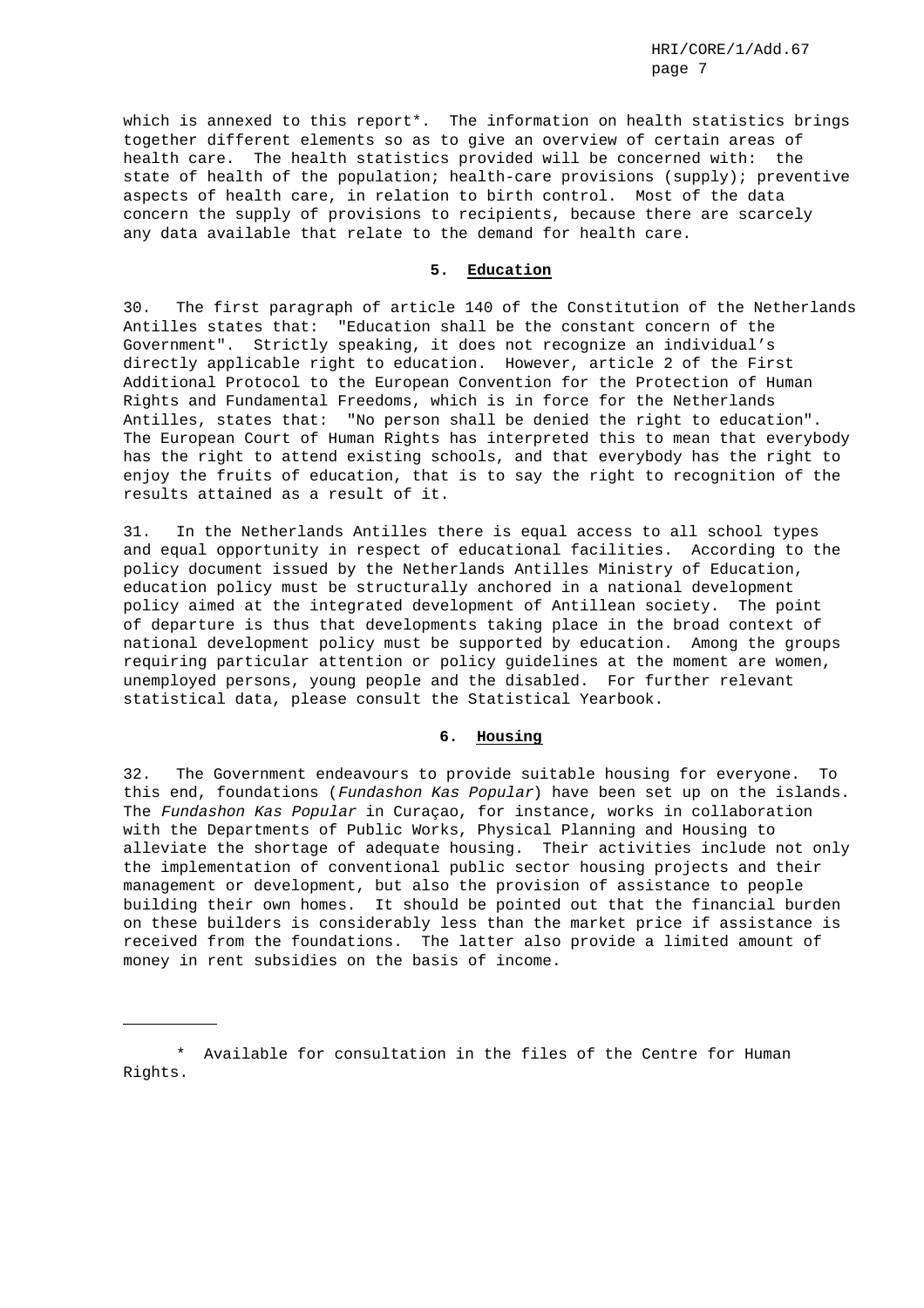# **7. Religion**

33. The two island groups differ in point of religion. The population of the Leeward Islands is mainly Roman Catholic, whereas a significant part of the population of the Windward Islands is Methodist or Anglican. This is because of the historical dominance of British influence in the Windward Islands. For figures on other religions in the Netherlands Antilles, please consult the Statistical Yearbook.

#### **8. Labour**

34. Economic and employment affairs are primarily the responsibility of the Island governments. They are best placed to effectively target economic and employment policies and strategies to suit the specific features of their own labour markets and economic structure. Central Government plays a supportive role in this regard, defining the broad outline of policies and preparing the necessary legislation at central level.

35. The Government of the Netherlands Antilles promotes employment opportunities through a variety of measures. It is the task of the Central Employment Office:

(a) To promote compliance with the statutory regulations on employment mediation;

(b) To mediate between employers and job-seekers who are resident on different islands, and between employers in the Netherlands Antilles and job-seekers in other countries, or vice versa;

(c) To collect and publish data on the state of the labour market in the Netherlands Antilles.

The Government also endeavours to create employment by granting tax concessions to eligible businesses.

36. With regard to pension rights, men and women contribute equally to their pension funds and have the same retirement age.

37. Appointments and dismissals in the private sector are regulated by law, in the Civil Code of the Netherlands Antilles and the Country Ordinance on Terminating Contracts of Employment respectively. In accordance with the terms of the latter Ordinance, a committee advises the Director of the Department of Labour and Social Affairs on all requests submitted for the termination of a contract of employment. Furthermore, the Civil Code of the Netherlands Antilles regulates all other rules governing dismissal.

38. The employment scheme for civil servants is regulated by the Country Ordinance on Civil Service Regulations.

39. The following observations may be made regarding unemployment.

40. Although the unemployment rate has been declining over the past few years, it still remains high. Unemployment in general, and youth unemployment in particular, require constant attention on the part of the Government. The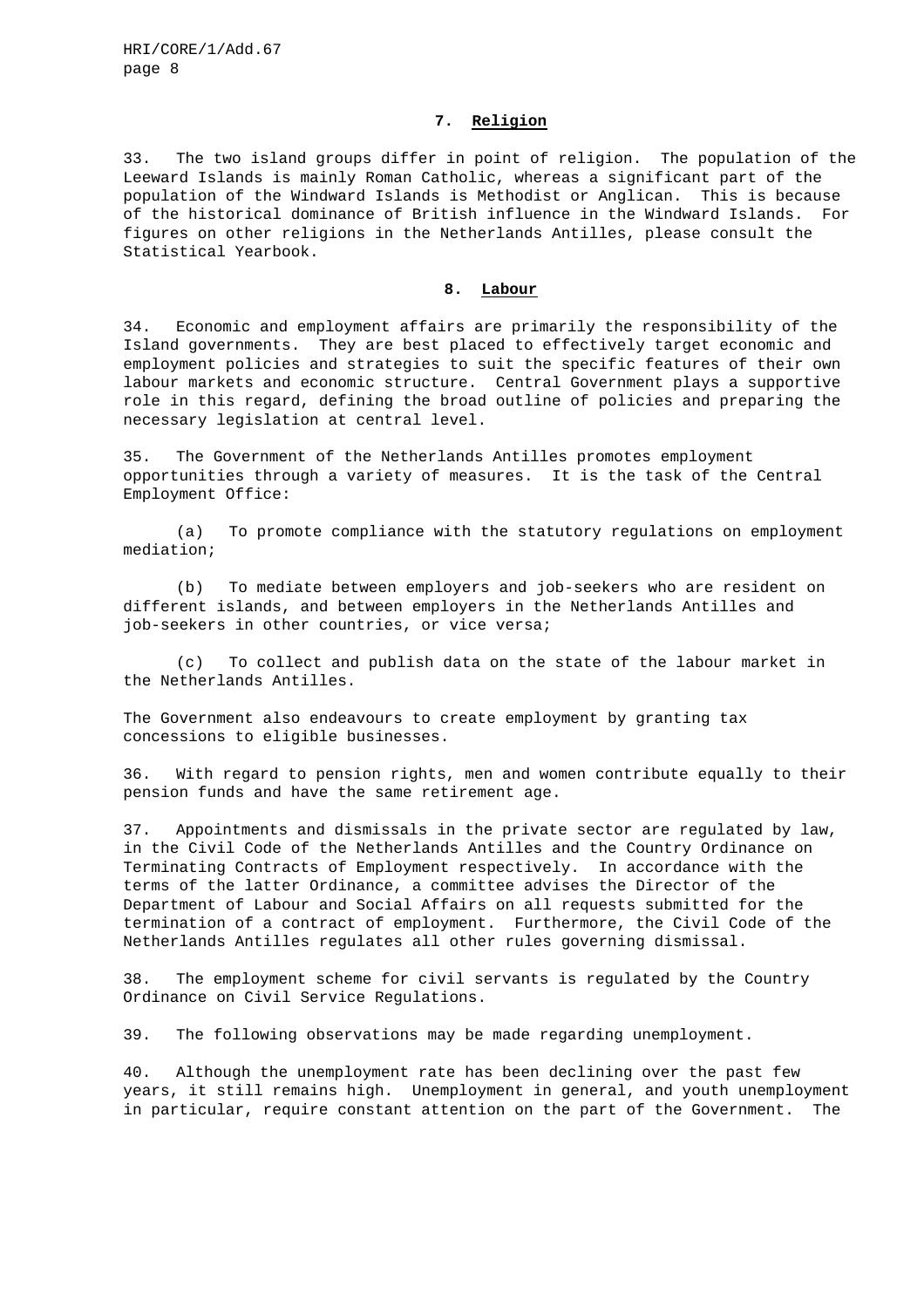Central Government has embarked on a policy of promoting flexibility on the labour market, and legislation has been enacted to promote employment among young job-seekers.

41. When the unemployment rate is being considered, the definition of the term "unemployed" is of great relevance. Up until 1988, all persons who answered the question "are you looking for work?" in the affirmative were deemed to be unemployed. In 1988 the definition was adjusted in accordance with that used by the International Labour Organization. In this new definition, "unemployment" has to fulfil two, more narrowly formulated, criteria: an unemployed person is someone who is not just looking for work but is:

(a) "Actively seeking work"; i.e. took specific steps in the month before the survey to seek paid employment or to establish himself as self-employed;

(b) "Available to start work within two weeks".

As a consequence of this change of definition, the unemployment figures for 1988 and subsequent years are not entirely comparable to those of the year before.

42. The following tables provide information on the labour force, including unemployed job-seekers as well as persons who are in employment.

| LABOUR FORCE                                                                                                                  |                                                         |                                                         |                                                     |                                                      |  |  |  |  |  |  |  |
|-------------------------------------------------------------------------------------------------------------------------------|---------------------------------------------------------|---------------------------------------------------------|-----------------------------------------------------|------------------------------------------------------|--|--|--|--|--|--|--|
| <b>BONAIRE</b>                                                                                                                | 1960                                                    | 1972                                                    | 1981                                                | 1992                                                 |  |  |  |  |  |  |  |
| Emploved (1)<br>Unemployed (2)<br>Labour force $(1 + 2)$<br>Total population<br>Participation rate<br>Unemployment percentage | 1 007<br>396<br>1 403<br>5 812<br>24.1<br>28.2          | 2 0 3 0<br>430<br>2 460<br>8 2 4 9<br>29.8<br>17.5      | 3 0 3 1<br>395<br>3 4 2 6<br>8 753<br>39.1<br>11.5  | 4 4 3 0<br>402<br>4 8 3 2<br>10 187<br>47.4<br>8.3   |  |  |  |  |  |  |  |
| <b>CURAÇÃO</b>                                                                                                                | 1960                                                    | 1972                                                    | 1981                                                | 1992                                                 |  |  |  |  |  |  |  |
| Emploved (1)<br>Unemployed (2)<br>Labour force $(1 + 2)$<br>Total population<br>Participation rate<br>Unemployment percentage | 34 429<br>5<br>046<br>39 475<br>125 181<br>31.5<br>12.8 | 41 935<br>716<br>6<br>48 651<br>146 884<br>33.1<br>13.8 | 47 290<br>12 006<br>59 296<br>147 388<br>40<br>20.2 | 51 640<br>530<br>10<br>62 170<br>144 090<br>43<br>16 |  |  |  |  |  |  |  |
| ST.<br>EUSTATIUS                                                                                                              | 1960                                                    | 1972                                                    | 1981                                                | 1992                                                 |  |  |  |  |  |  |  |
| Emploved (1)<br>Unemployed (2)<br>Labour force $(1 + 2)$<br>Total population<br>Participation rate<br>Unemployment percentage | 278<br>71<br>349<br>1 0 1 4<br>34.4<br>20.3             | 356<br>80<br>436<br>1 381<br>31.6<br>18.3               | 465<br>79<br>544<br>1 358<br>40.1<br>14.5           | 817<br>50<br>867<br>1 839<br>47.1<br>5.8             |  |  |  |  |  |  |  |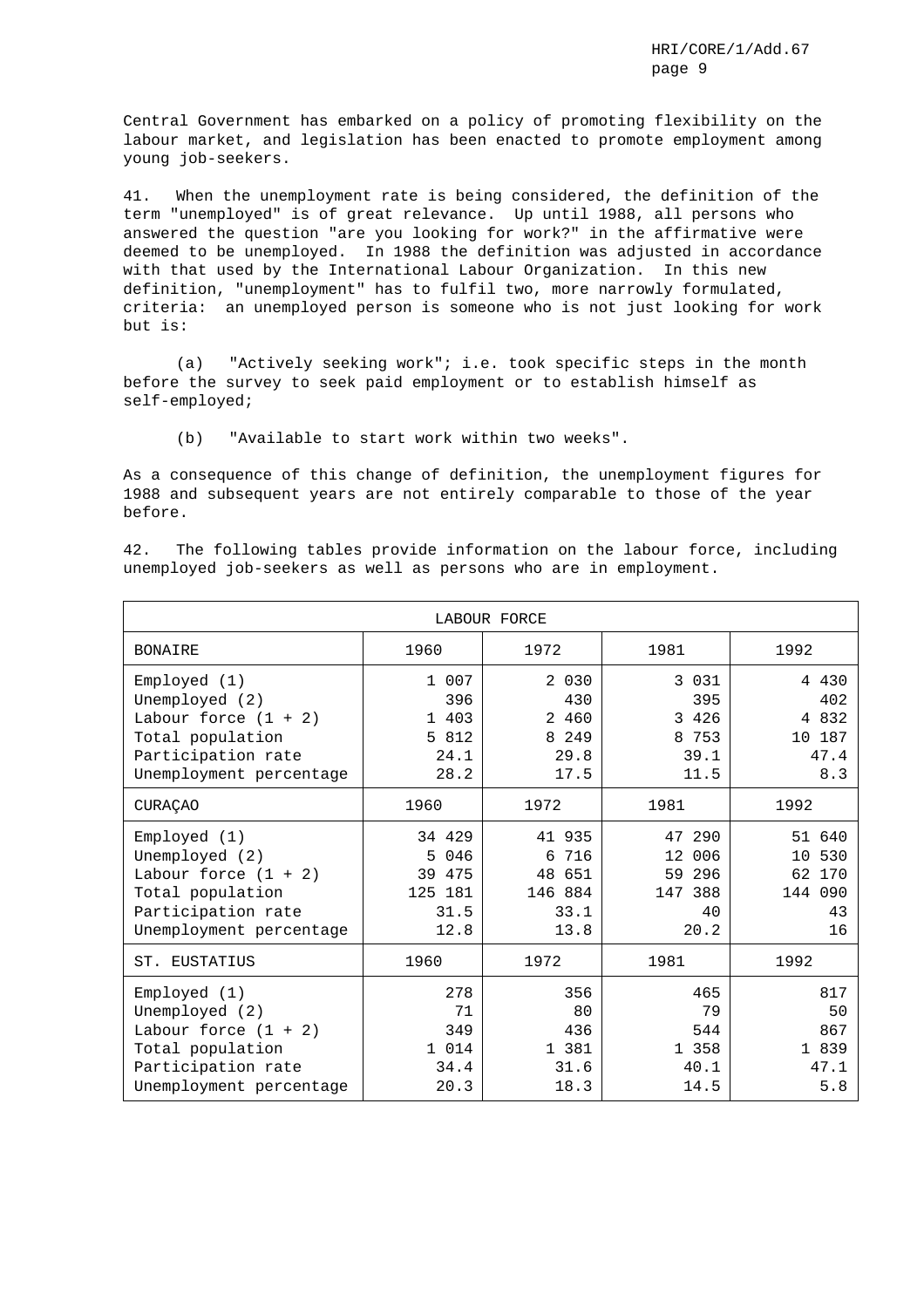| LABOUR FORCE (continued)                                                                                                      |                                          |                                               |                                                   |                                                       |  |  |  |  |  |  |
|-------------------------------------------------------------------------------------------------------------------------------|------------------------------------------|-----------------------------------------------|---------------------------------------------------|-------------------------------------------------------|--|--|--|--|--|--|
| MARTIN<br>ST.                                                                                                                 | 1960                                     | 1972                                          | 1981                                              | 1992                                                  |  |  |  |  |  |  |
| Emploved (1)<br>Unemployed (2)<br>Labour force $(1 + 2)$<br>Total population<br>Participation rate<br>Unemployment percentage | 793<br>50<br>843<br>2 728<br>30.9<br>5.9 | 3 112<br>298<br>3 410<br>7 807<br>43.7<br>8.7 | 5<br>998<br>499<br>6 497<br>13 156<br>49.4<br>7.7 | 19 911<br>2 4 2 5<br>19 336<br>32 221<br>60.0<br>12.5 |  |  |  |  |  |  |
| SABA                                                                                                                          | 1960                                     | 1972                                          | 1981                                              | 1992                                                  |  |  |  |  |  |  |
| Emploved (1)<br>Unemployed (2)<br>Labour force $(1 + 2)$<br>Total population<br>Participation rate<br>Unemployment percentage | 247<br>2<br>249<br>980<br>25.4<br>0.8    | 287<br>26<br>313<br>968<br>32.3<br>8.3        | 370<br>29<br>399<br>965<br>41.3<br>7.3            | 524<br>23<br>547<br>1 130<br>48.4<br>4.2              |  |  |  |  |  |  |

43. Compulsory or forced labour is not authorized or tolerated in the Netherlands Antilles. Both are clearly prohibited under article 4 of the 1950 Treaty of Rome establishing the European Community and ILO Convention Nos. 29 and 105, which are in force in the Netherlands Antilles. Furthermore, on the basis of legislation governing collective labour agreements, trade unions must possess legal status in order to conclude collective labour agreements. The right to collective action by workers and employers is recognized. With respect to this right, the courts may decide on the legality of any such action in the light of the particular circumstances.

# **9. Economy**

44. The Netherlands Antilles main sources of income are tourism, the off-shore financial industry, the port, oil refining and trade.

45. For the Netherlands Antilles as a whole, and the island of Curaçao in particular, 1985 to 1988 was a time of great change in the economy. In the first place, the constitutional change on 1 January 1986, by which Aruba acquired its status aparte, had economic as well as political repercussions. Industry underwent structural changes. One major event was the decision to close the refinery in Curaçao. The adverse effects that had been anticipated were limited, however, because after taking over the refinery for the symbolic sum of one guilder, the Government was able to lease it to another foreign State-owned oil company. In the national accounts, the refinery is treated as if located on foreign territory, and so it is primarily reflected in these accounts under the heading of the various domestic dealings with other countries.

46. In the "domestic" industrial sector, shipyards were hit especially badly. After several years of losses they were subjected to a reorganization, the positive effects of which first became visible in 1988. The industrial sector contributes only a small part of the gross domestic product: 5 per cent, almost all from Curaçao. Apart from shipyards, this sector chiefly comprises protected industries.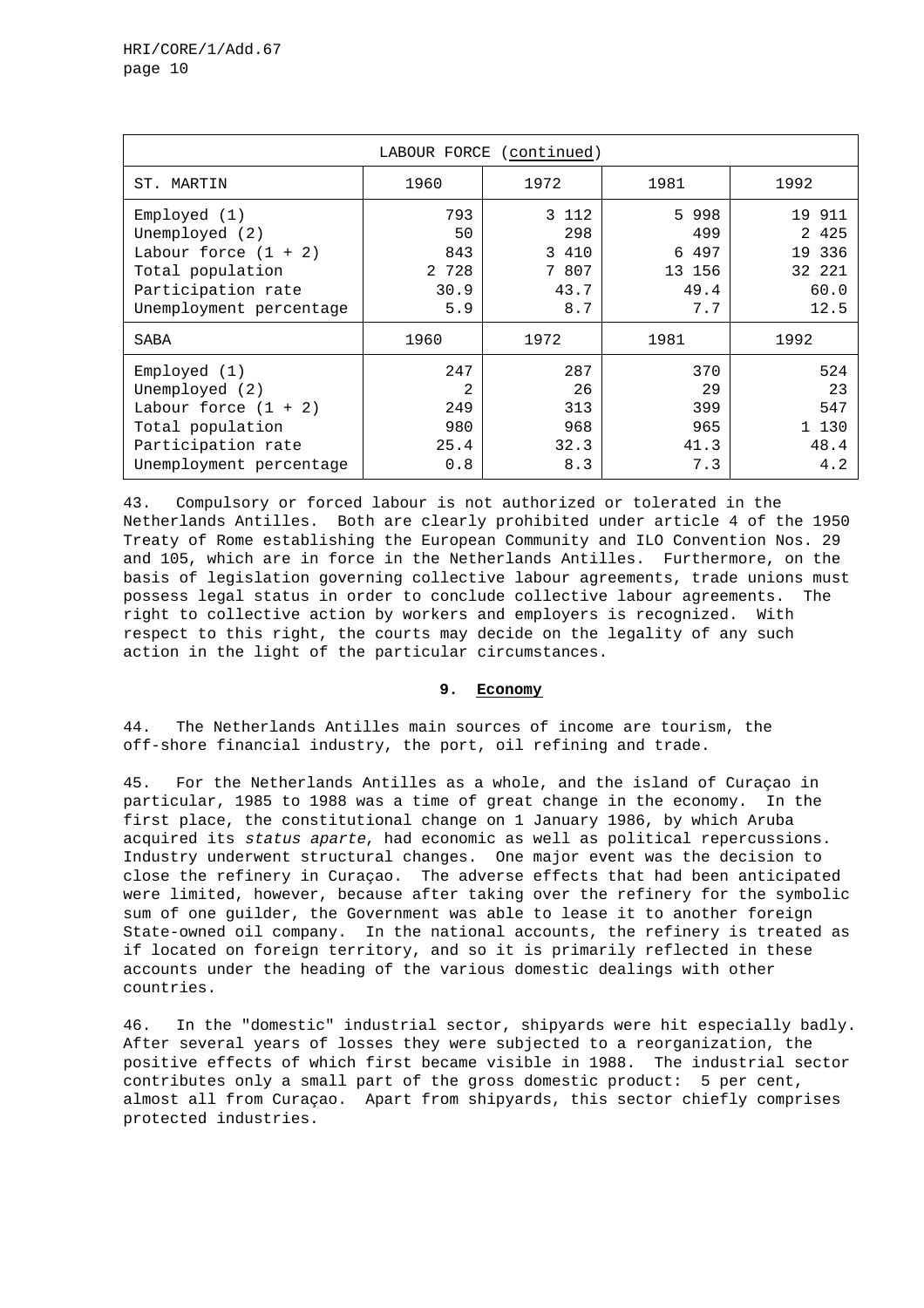47. The service sector accounts for the largest share of the Netherlands Antilles income. This applies especially to the Windward Islands, and St. Martin in particular. Here too, developments were not uniformly favourable in this period. The most significant event in the transport sector was the fact that having suffered losses for several years, the national airline was forced to carry out several reorganization plans. The volume of activity at Curaçao's airport none the less expanded, as did that at the port.

48. Tourism flourished over the period 1985-1988, particularly in Bonaire and the Windward Islands. This upward trend was evident from short-term indicators such as the number of nights spent in hotels and the number of cruise tourists. It is noticeable, however, that according to the national accounts the profits from hotels and restaurants on these islands were significantly lower in 1988 than in previous years.

49. Data from the National Accounts (1991) show that the Netherlands Antilles experienced strong economic growth in 1989. If the GNP is viewed in terms of current prices, this would indicate a growth of 10 per cent. In the next two years, 1990 and 1991, this economic growth was sustained, although at a lower level. By achieving a consecutive annual growth of 3.8 per cent and 5.8 per cent in those years, the growth rate returned to approximately its 1988 level. Real average growth since 1986 proved to be 2 per cent.

### Some results from the 1991 National Accounts

50. An important macroeconomic variable in the National Accounts is the gross domestic product (GDP). This combines the production figures for the private and public sectors of the Netherlands Antilles. Total GDP increased from 2,552 million guilders in 1991, an average growth rate of 5.9 per cent.

51. If the net primary income from abroad is added to the GDP, the result is the gross national product (GNP): income received by nationals. Given the Netherlands Antilles large inflow of income from abroad (because Curaçao's oil refinery is regarded as being outside the country's territory), the GNP in 1991 (3,526 million guilders) was significantly higher than the GDP.

52. The various contributions made by the individual islands to the Antillean GDP have changed significantly. The share of the Windward Islands decreased from 23 per cent in 1990 to 20 per cent in 1991. This is mainly attributable to the economic recession in St. Martin, caused by adverse developments in the island's tourism sector. The GDP of the Windward Islands in 1991 was 681 million guilders, compared to 743 million in the year before. Because of this decrease, Curaçao's share rose from 72 per cent in 1990 to 75 per cent in 1991. In absolute terms, Curaçao's GDP rose to 2,548 million guilders in 1991. Bonaire's share increased slightly, from 4.5 per cent in 1990 to 5 per cent in 1991. In absolute terms it increased from 144 million guilders in 1990 to 169 million in 1991.

53. The highest per capita GDP in the Windward Islands was 19,930 guilders, while Bonaire, with 15,569 guilders, registered the lowest GDP per capita on the islands of the Netherlands Antilles.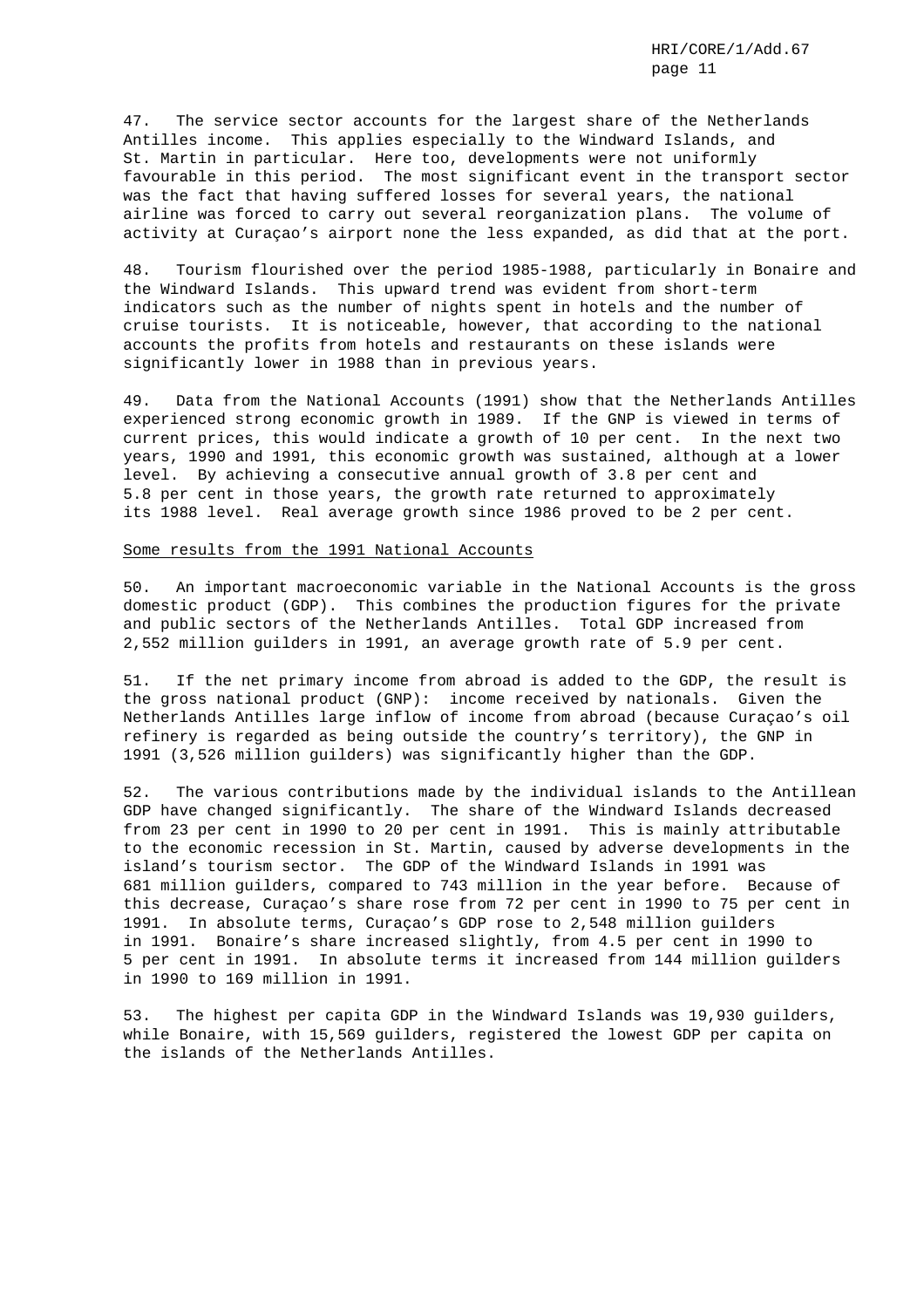54. GDP per capita in 1991 was 18,676 guilders. A significant growth in GNP per capita set in after 1986. After adjustment for inflation, an annual growth of 1.7 per cent remains. This increase was mainly achieved in 1989, when the growth rate reached 5.9 per cent.

55. For the Netherlands Antilles as a whole, the service sector contributes the largest share of the value added of the private sector: 77 per cent in 1991. This sector includes trade, hotels and restaurants, transport and communication, and financial and other business services. The service sector accounts for an especially high proportion of the private sector on the Windward Islands, namely 85 per cent. This can be explained by the large tourism sector on St. Martin. The remaining share of the value added is contributed by the goods-producing sector, including manufacturing and construction. The breakdown given here again brings out the service-oriented nature of the Antillean economy.

56. The Government's share in the domestic product in 1991, relative to the private sector, was 15.9 per cent for the Antilles. This figure is particularly low in the Windward Islands (10.1 per cent). The Government's share is slowly declining for the Netherlands Antilles as a whole, but increasing in the Windward Islands.

57. The largest private sectors in the Netherlands Antilles are the trade sector and financial and business services, which account for 23 per cent and 21 per cent of the domestic product respectively. The construction and hotel and restaurant sectors are relatively small, at a mere 7 per cent.

58. National expenditure may be divided into consumption and investment. Total consumption in 1991 amounted to 2,872 million guilders, of which private households contributed 71 per cent and the Government the remainder. Gross investment amounted to 861 million guilders. After depreciation has been taken into account, a net investment of 529 million guilders remains. The private sector's share in investments was 86 per cent. Consumption increased in the period 1986-1991 by an annual rate of 4.4 per cent. Net investment increased significantly by 11 per cent a year.

59. Annual imports of goods and services (excluding oil) in these years were constantly higher than exports. This means that the Netherlands Antilles is in a situation of excess expenditure: expenditure is higher than income. This is compensated, however, through the wages and the profit tax received from abroad. The economic situation of the Netherlands Antilles in these years has not, therefore, been deteriorating.

60. The tax burden was relatively high in Curaçao during 1991: if the total amount collected is related to the total population, each inhabitant of Curaçao paid an average of 3,872 guilders tax. In Bonaire this amounted to 2,071, and for the Windward Islands it was 2,679 guilders.

#### **II. GENERAL POLITICAL STRUCTURE**

61. This section briefly describes the political history and framework, the type of government and the organization of executive, legislative and judicial bodies.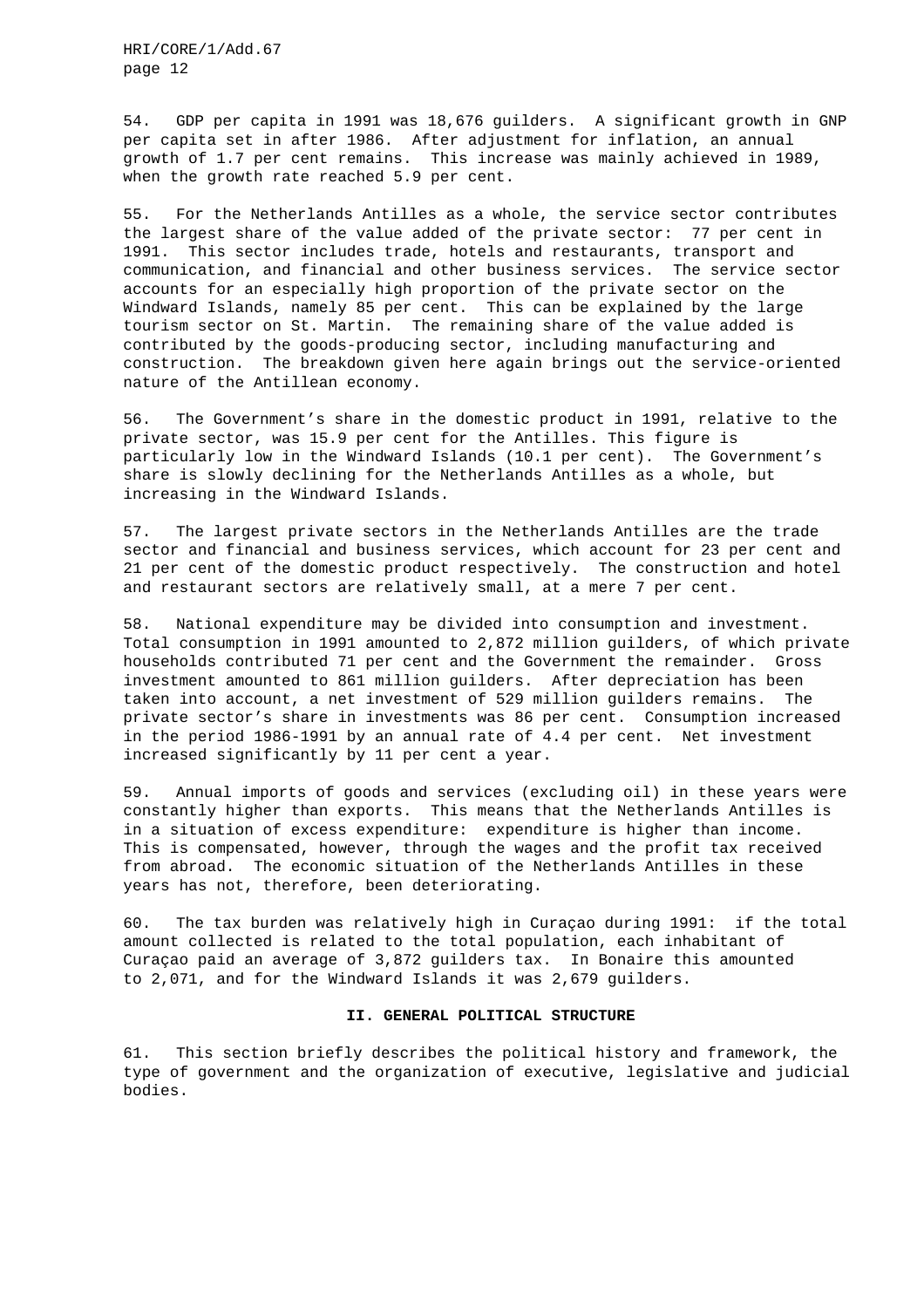# **A. Constitutional structure of the Kingdom of the Netherlands**

62. The present constitutional structure of the Kingdom of the Netherlands dates from 1954, when, after several years of study, discussion and negotiation, the Netherlands, Suriname and the Netherlands Antilles (then including Aruba) decided to establish a new constitutional order under which (according to the Charter of the Kingdom, the constitutional document which was promulgated) they would "conduct their internal affairs autonomously and in their common interest on a basis of equality and [...] accord each other reciprocal assistance". Thus the Kingdom, while remaining one sovereign entity under international law, came to consist of three co-equal partners which have distinct identities and are fully autonomous in their internal affairs.

63. Since then, two important changes have taken place. In 1975, Suriname decided - with the full assent of the partners - to leave the Kingdom and become a sovereign State in its own right. In 1986, Aruba became a separate country within the Kingdom, under the Charter of the Kingdom, and therefore now has the same constitutional status as the two other countries, the Netherlands and the Netherlands Antilles.

64. The Charter of the Kingdom, the highest constitutional instrument of the Kingdom, is a legal document sui generis, which is based upon its voluntary acceptance by the three countries (the Netherlands, the Netherlands Antilles and Aruba). It comprises three essential parts. The first part defines the association between the three countries, which is federal in nature. The fact that together the three countries form one sovereign entity implies that a number of matters need to be administered by the countries together, through the institutions of the Kingdom (whenever possible, bodies established in the various countries participate in the conduct of these affairs). These "Kingdom affairs" include the maintenance of independence, defence, foreign relations, the safeguarding of fundamental human rights and freedoms, legal stability and proper administration.

65. The second part of the Charter deals with the relationship between the countries as autonomous entities. Their partnership implies that the countries respect each other and render one another aid and assistance, materially and otherwise, and that they consult and coordinate in matters which are not Kingdom affairs but in which a reasonable degree of coordination is in the interest of the Kingdom as a whole.

66. The third part of the Charter defines the autonomy of the countries, which is the principle underlying the Charter; the countries govern themselves according to their wishes, subject only to certain conditions imposed by their being part of the Kingdom. Elementary principles of democratic government, observance of the Charter and Kingdom legislation, and the adequate functioning of the country's bodies are matters of concern to the whole realm. Conversely, although Kingdom affairs are matters for the Kingdom as a whole, the countries play active roles in the way they are conducted.

67. The Netherlands Antilles is an autonomous entity within the Kingdom of the Netherlands, and has its own Constitution, which contains the same basic human rights and freedoms that are provided for by the Constitution of the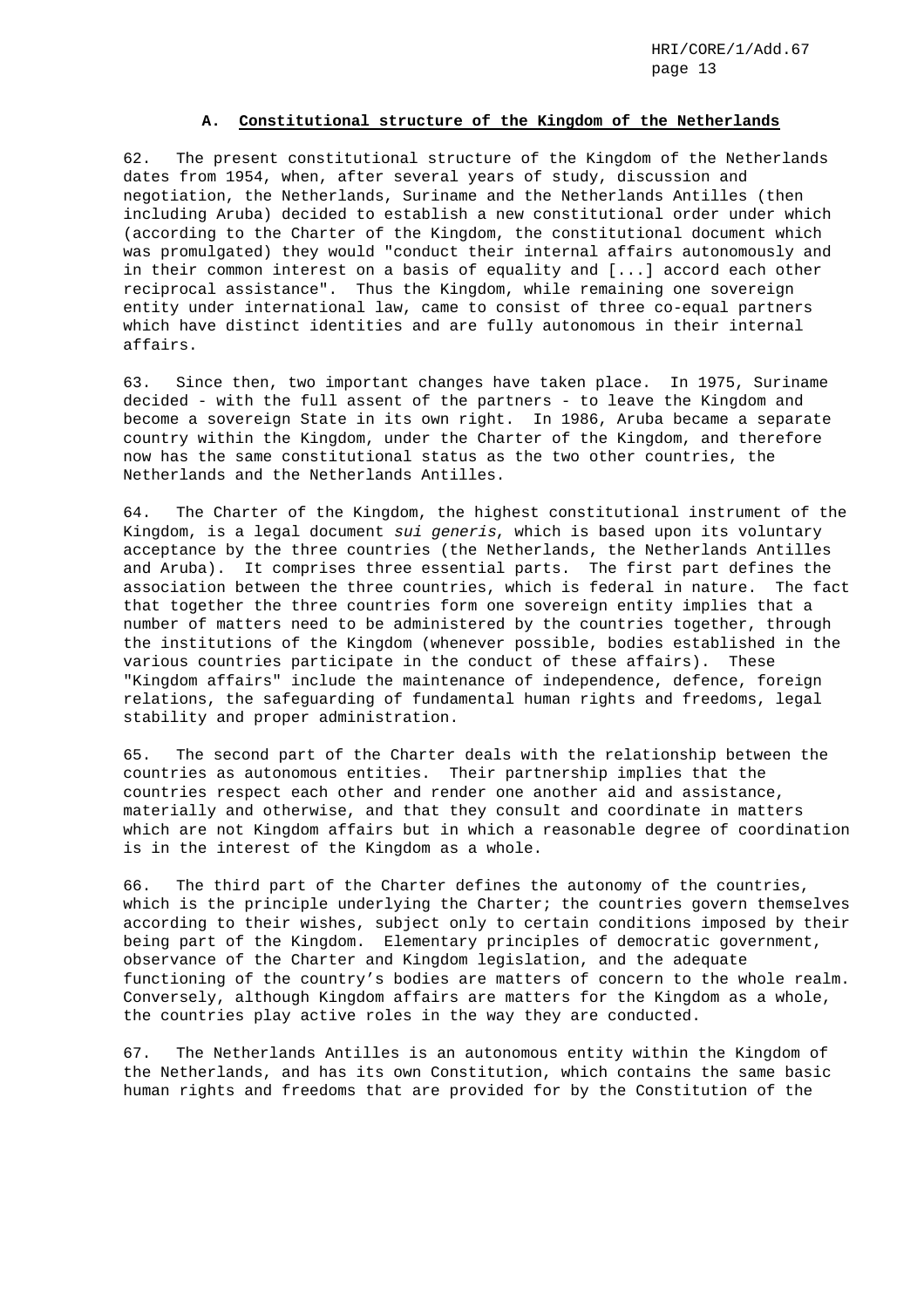Netherlands. The majority of the human rights and freedoms contained in different major human rights instruments are protected by the Constitution, while others are covered by separate laws.

# **B. Type of government**

# **1. General**

68. The Kingdom of the Netherlands is a constitutional monarchy, and its system of government is a parliamentary democracy. The Queen is the head of State, and she is represented in the Netherlands Antilles by the Governor.

69. The Netherlands Antilles has governing bodies at both the central and island levels. The federal government of the Netherlands Antilles consists of the Governor and the Council of Ministers.

70. The Netherlands Antilles at present consists of five islands, each of which is autonomous as regards its own affairs. Each island is administered by a Lieutenant-Governor and an Executive Council.

# **2. Council of Ministers**

71. The Council of Ministers consists of not more than seven ministers, unless otherwise provided for by federal ordinance. The Council of Ministers elects one of its number to chair it. The ministers themselves are appointed by the Governor after consultation with the Legislative Council and after having heard the recommendations of the Government Advisory Council. The ministers' responsibilities are regulated by federal ordinance.

#### **3. Electoral system**

72. The Netherlands Antilles has a multiparty system. It has a system of proportional representation in which seats are allocated to parties in proportion to numbers of votes cast. To be elected, one must have a number of votes equal to the total number of votes cast divided by the number of seats to be allocated. Parliament and the Island Councils are in principle elected according to the same electoral system.

73. The right to vote and the right to stand for election are laid down in the Constitution of the Netherlands Antilles.

### **4. Parliament**

74. The parliamentary system is enshrined in the Constitution of the Netherlands Antilles. The parliament's responsibilities are enumerated in a Standing Order. The parliament is the representative body at central level and is elected every four years. Its two main tasks are to cooperate in creating legislation and to scrutinize the functioning of the Government. To enable it to perform these tasks, parliament has been granted various powers. To perform its tasks as co-legislator, it has the right of amendment; this is the right to make changes to bills introduced by the Government. Any member of parliament can propose an amendment.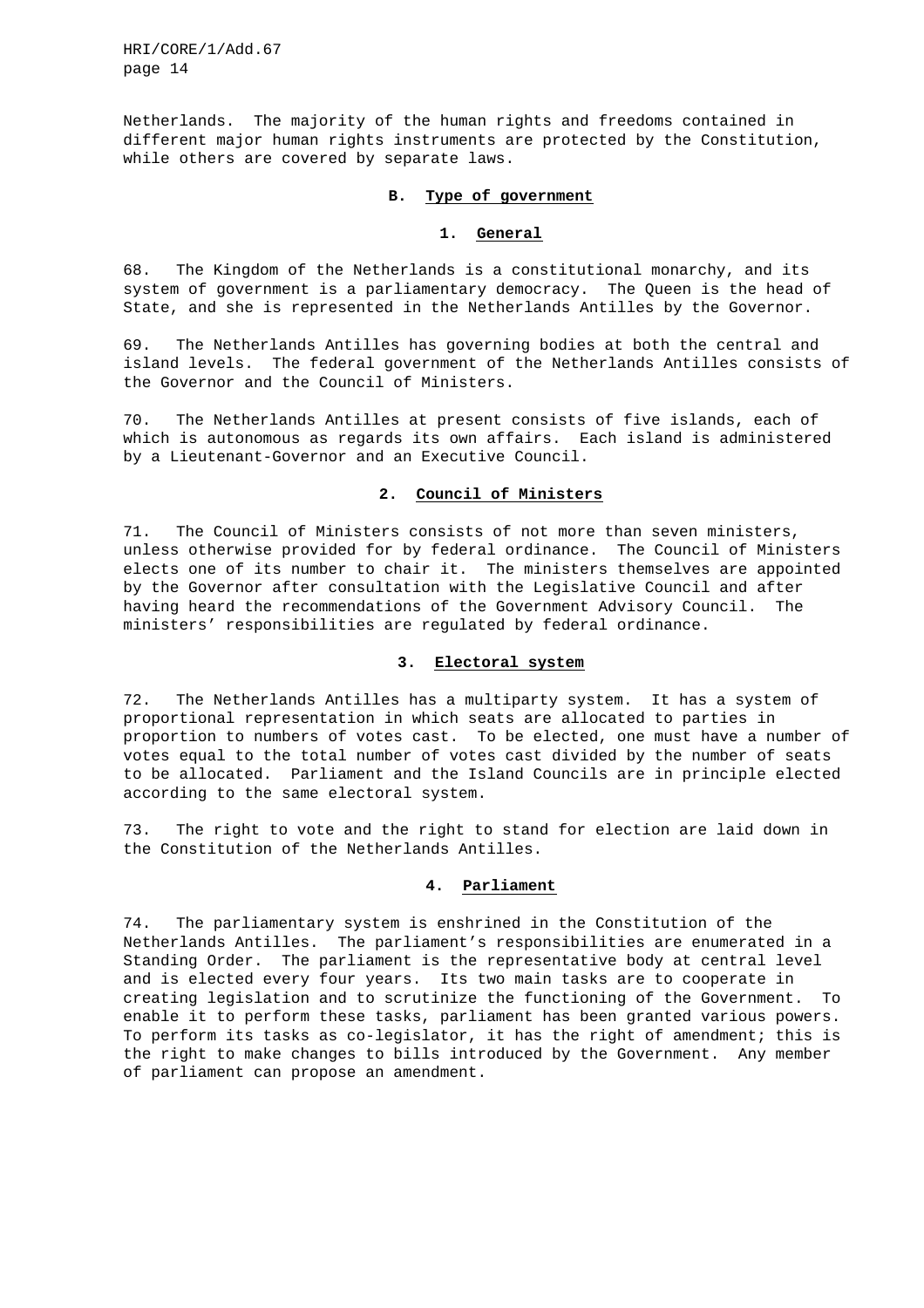75. Parliament also has the right to initiate legislation. To exercise its supervisory role in relation to the Government, members of parliament have the right of interpellation, the right to put questions to ministers and the right of inquiry. This latter right entitles members of parliament to request information from one or more ministers.

### **5. Island Council**

76. The Island Council is the principal administrative body for each island. According to the Netherlands Antilles Island Regulation, the Island Council is fully authorized to exercise all the powers of government with regard to the island's own affairs. At island level, the constitutive decision is taken by the Island Council.

## **C. Legal system**

77. Federal legislation is enacted by the competent authorities at the central level of government, and Island legislation by the competent authorities at the Island level of government. All procedures concerning legislation are governed by the Federal Constitution and the Islands Regulation of the Netherlands Antilles respectively.

78. The Charter occupies the highest place in the hierarchy of legislation. Article 2 of the Charter lists agreements with other powers and with international organizations. International treaties enter into force on the basis of, and according to, the Charter's provisions.

79. The procedure for drafting and promulgating treaties is governed by provisions of the Constitution. The relevant articles of the Constitution refer to the Kingdom, making it clear that these provisions apply to the Kingdom as a whole. Moreover, article 5 of the Charter states that the legislative power in Kingdom affairs is provided for in the Constitution, in so far as the Charter does not provide for it. In addition, a Cooperation Agreement exists between the Netherlands Antilles and Aruba (Publication Sheet 1985, 88), article 3 of which states that both countries should incorporate human rights, as defined by the European Convention on Human Rights of 4 November 1950, into their legislation.

# **D. The judiciary**

80. On the basis of the Constitution, the Netherlands Antilles has one joint court of appeal and courts of first instance on each island. Under a cooperative agreement between Aruba and the Netherlands Antilles that came into effect on 1 January 1986, the Court of Appeal operates as a Joint Court of Appeal for the Netherlands Antilles and Aruba. The members of the Court of Appeal act as judges, presiding alone, in first instance courts.

81. The independence of the judiciary is safeguarded in the Constitution; judges are appointed for life by the Queen after consultation with the Governor of the Netherlands Antilles.

82. On 1 March 1965, the Rules on Appeals in Cassation for the Netherlands Antilles came into effect. Article 1 defines the essence of these rules,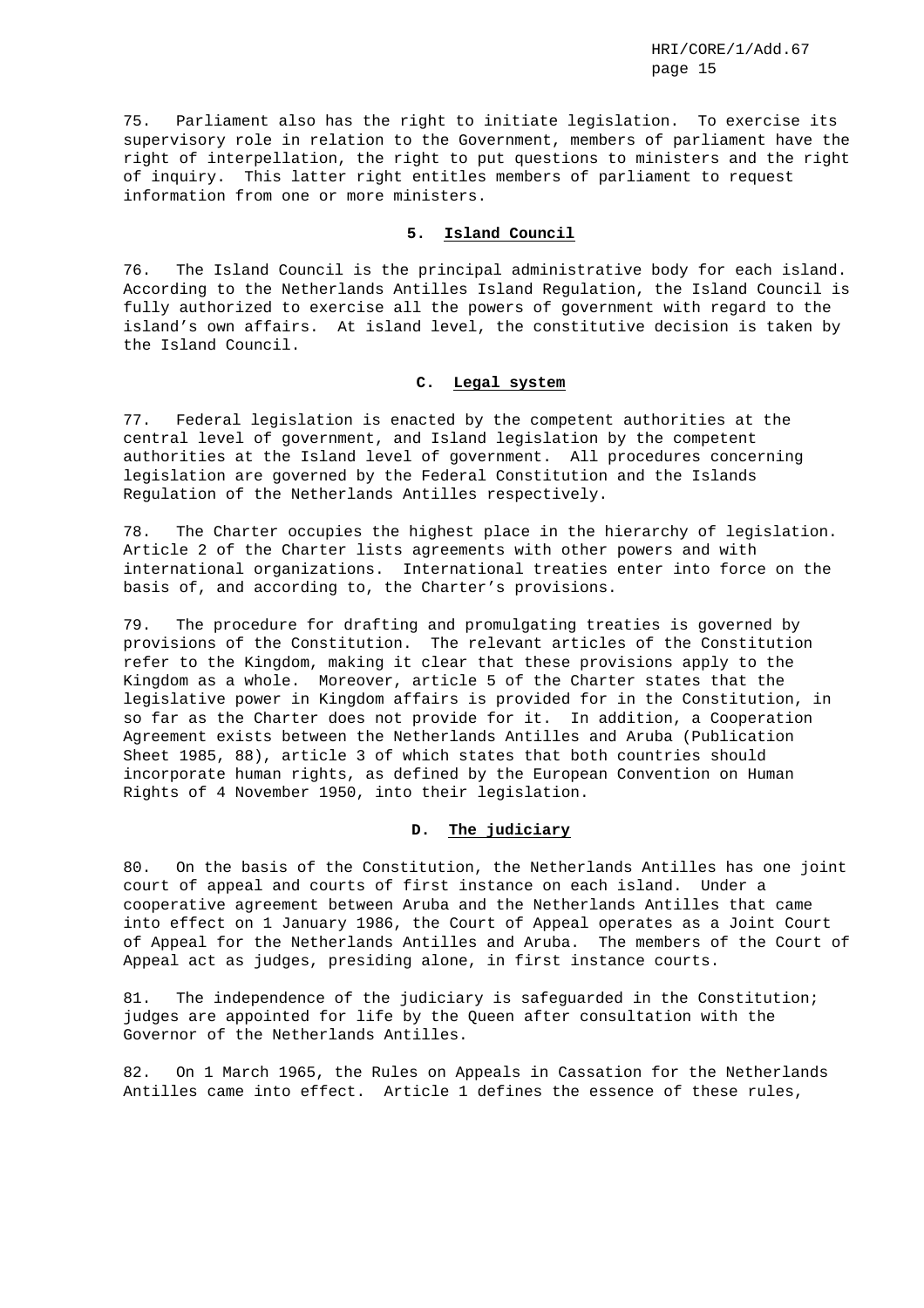which is that an appeal can be lodged with the Supreme Court in The Hague "in similar cases, in a similar fashion and with similar legal consequences" to those that apply to civil and criminal cases in the Netherlands.

# **III. GENERAL LEGAL FRAMEWORK WITHIN WHICH HUMAN RIGHTS ARE PROTECTED**

83. The court in the Netherlands Antilles may be an ordinary court or an administrative court specially set up for this purpose.

#### **A. The ordinary court**

84. If an individual considers that a government body has made a decision which prejudices his interests under civil law in an unacceptable manner, he may institute proceedings before the ordinary courts to have this decision overturned.

85. The different ways in which an ordinary court may be involved in settling disputes arising from action taken by public authorities are the following:

(a) As a criminal court. The ordinary court takes cognizance of all cases involving prosecutions which may result in the imposition of a sentence. A case instituted by the Public Prosecutions Department is intended to result in the conviction of the accused. The court must form an opinion on the extent to which the norm that has been infringed is binding. If the court concludes that the norm is not binding, as it conflicts with a provision of international law that is binding on all persons, the accused is acquitted. In this way the ordinary courts play an important role in monitoring the lawfulness of legislation;

(b) As an administrative court designated in a special Act of the Netherlands Antilles. The following examples may be cited:

- (i) Article 19 of the Netherlands Antilles Islands Regulations provides that the Court of Justice may decide on the admission of a member to the Island Council if the Council has itself failed to do so;
- (ii) Article 11 of the Electoral Regulations states that the court of first instance is competent to hear applications for amendments to the electoral register. Based on this authority, the court of first instance may make a compulsory purchase order and determine compensation under section 18 of the Compulsory Purchase Act.

The courts are generally declared competent, in the provisions referred to, to overturn certain decisions by administrative bodies and to substitute their own decision, or to take decisions where a government body has failed or lacked the competence to do so;

(c) As an administrative court under article 103 of the Constitution of the Netherlands Antilles. Under this article, disputes on electoral law and other civil rights are within the jurisdiction of the ordinary courts if no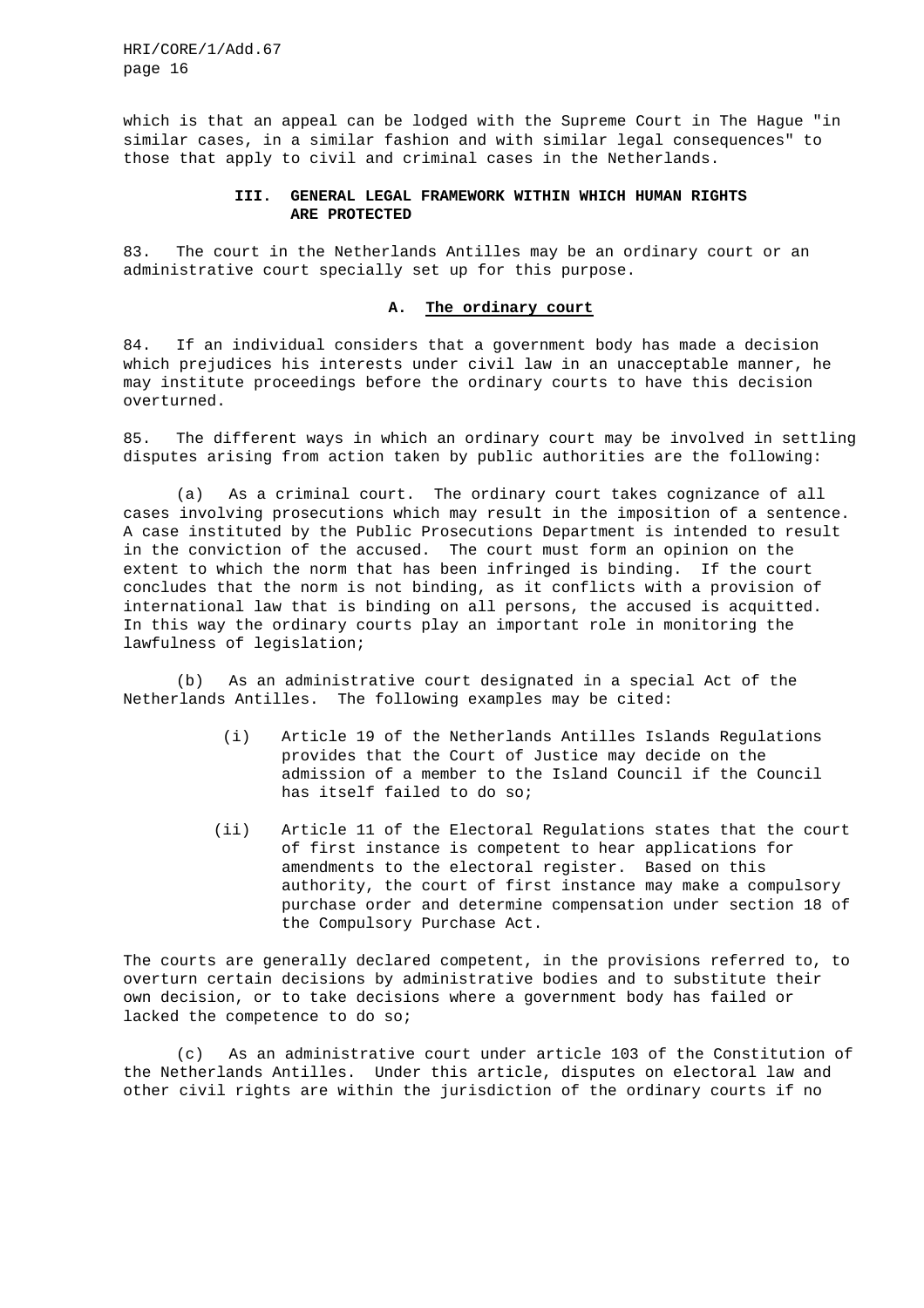other court has been designated by an Act of the Netherlands Antilles. As article 103 has been elaborated by an Act of the Netherlands Antilles, doubts have been raised in the case law as to whether it can indeed form the basis for the competence of the ordinary courts. The current case law is that since no other courts have been designated to hear these kinds of cases in the Netherlands Antilles, individuals should apply to the ordinary courts.

#### **B. Administrative courts**

86. In addition to the ordinary courts which sometimes act as administrative courts, the Netherlands Antilles also have special administrative courts. These are as follows: the Tax Tribunal, the Appeal Court for Public Service, the Public Service Tribunal, and the four tribunals that hear cases connected with the General Old Age Pension Act, the Accident Insurance Act, the Health Insurance Act and the General Widows' and Orphans' Insurance Act. The function of these administrative courts is to determine the lawfulness of decisions made under the various Acts.

87. Grounds for review by these courts are:

(a) Conflict with the law, including the International Covenant on Civil and Political Rights;

- (b) Conflict with the ban on abuse of power;
- (c) Conflict with the ban on arbitrariness;

(d) Conflict with other generally recognized principles of proper administration.

88. Certain fundamental rights may only be restricted by legislation passed by the Government (the Governor and the Council of Ministers) and the parliament of the Netherlands Antilles. In other words, the authorities of the five island territories of the Netherlands Antilles are not empowered to impose such restrictions.

89. As an executive power of the Government of the Netherlands Antilles, the Governor may annul any regulation by an island territory administration which restricts the individual in the exercise of his or her fundamental rights. If the Governor does not annul such a regulation, any individual may institute legal proceedings, whereupon the court may declare the regulation inoperative because it conflicts with an overriding provision, such as a human rights convention, the Constitution of the Netherlands Antilles or a law or Governor's Decree.

90. As a representative of the Kingdom of the Netherlands, the Governor may propose that the Queen, as head of State of the Kingdom, suspend or annul any administrative measure enacted by the Government of the Netherlands Antilles which contains provisions violating human rights and freedoms. Furthermore, if, in his opinion, an administrative measure is in violation of an overriding provision and should be suspended or annulled, he will not enact it. Partly as a result of the judgement of the European Court of Human Rights of 23 October 1985 (Benthem Case) whereby appeal to the Crown as just mentioned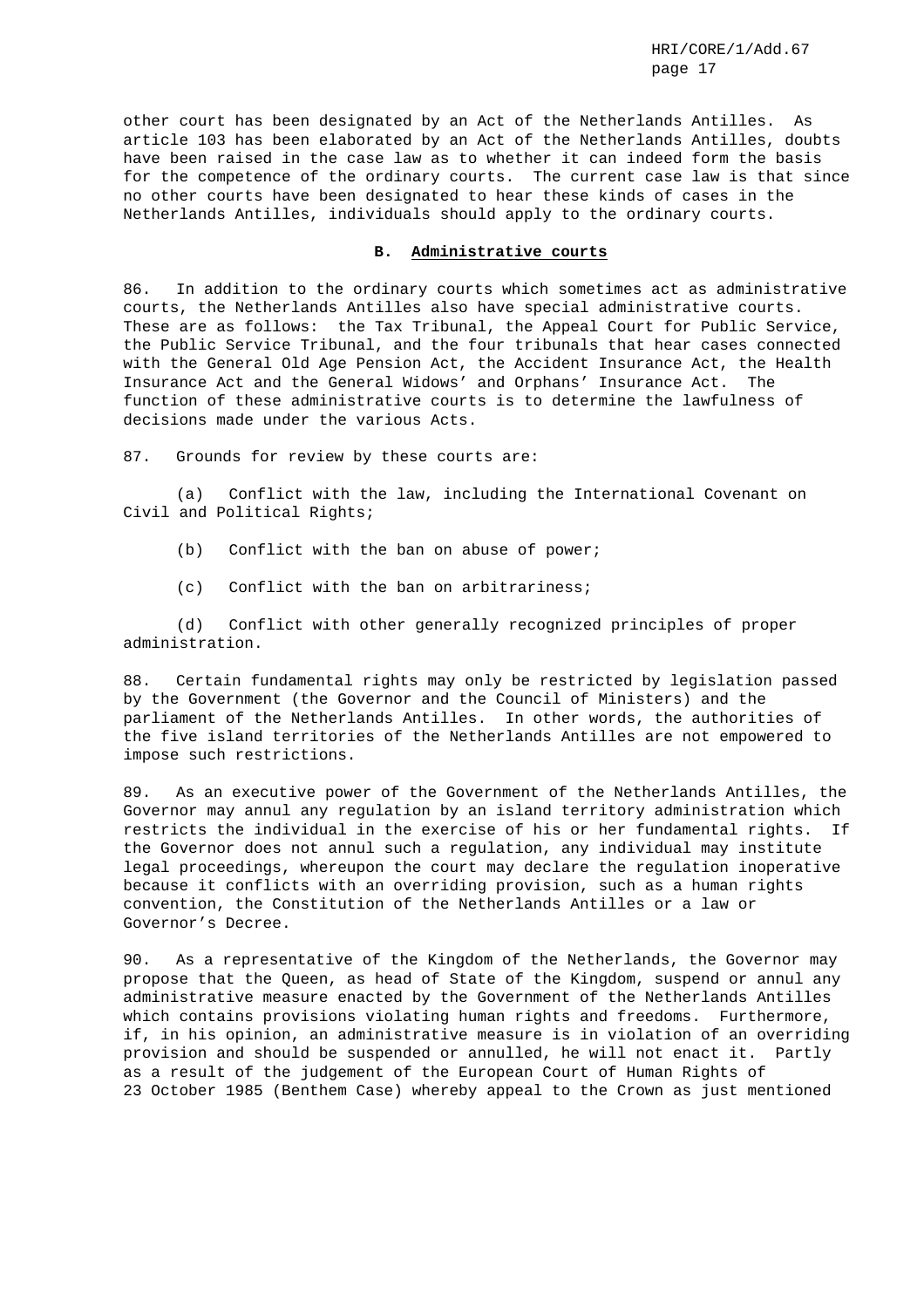could not be regarded as providing an independent and impartial tribunal, appropriate administrative proceedings before a court of first instance have been introduced.

91. The courts of the Netherlands Antilles may scrutinize any government action and even legislation to ensure that it is in accordance with relevant human rights instruments.

92. Recourse to the courts in the Netherlands Antilles in connection with human rights matters is safeguarded by the Constitution and by laws and statutory instruments enacted in pursuance thereof. Thus even if the Governor does not propose that the Queen suspend or annul an administrative measure enacted by the Government of the Netherlands Antilles, the court may declare the measure inoperative at the request of any person whom the measure unlawfully restricts in the exercise of his or her fundamental rights.

93. Under the law of the Netherlands Antilles, the power to institute criminal proceedings lies solely with the Public Prosecutions Department. The individual member of the public is not entitled to institute such proceedings, although he or she may lodge a complaint with the court, accompanied by a request that proceedings be instituted. Criminal procedure in the Netherlands Antilles is governed by what is known as the expediency principle, which means that the Public Prosecutions Department may decide not to prosecute in a particular case for reasons related to the public interest. However, under article 26 of the Code of Criminal Procedure, any interested party may lodge a complaint with the court against such a decision. The court then hears the reason for the decision not to prosecute, and decides, completely independently, whether to instruct the Public Prosecutions Department to prosecute.

94. The law of the Netherlands Antilles provides several means by which victims may obtain compensation. Both the Civil Code (arts. 1382-1397d, for damages caused to others) and the Code of Criminal Procedure (arts. 189-193, for damages caused by the offender) of the Netherlands Antilles contain provisions with regard to compensation and damages that ensure that the victim obtains redress.

95. A victim may join criminal proceedings as an injured party and make an application for damages. On the other hand, victims seeking compensation on account of any tort may have recourse to civil courts. If the tort is alleged to have been committed by the State or by a public official in the exercise of his office, the Government of the Netherlands Antilles or an Island Government, whichever is appropriate, may be compelled to pay damages. There is no right to medical or psychological compensation. The aforementioned stipulations apply regardless of the nationality of the person or persons concerned.

96. There are several restrictions on derogations from obligations. Article 137 of the Constitution of the Netherlands Antilles (Bulletin of Acts and Decrees 1955, No. 36 PB 32) provides that in order to maintain external or internal security in circumstances in which, in event of war or the threat of war or in the event of disruption or a likely disruption of internal order and peace, the interests of the Kingdom might be prejudiced, each part of the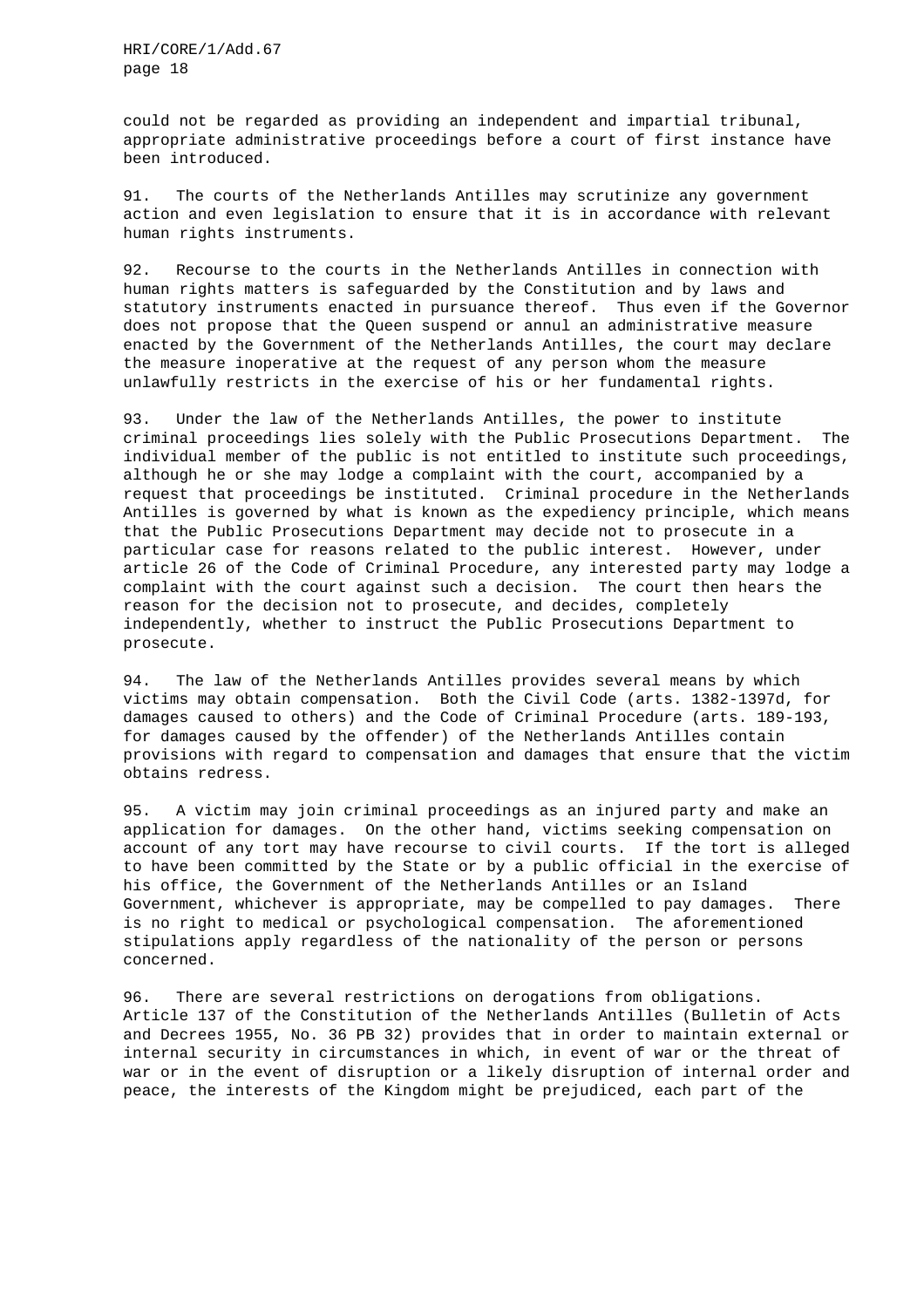Netherlands Antilles may be declared to be in a state of war or under martial law. The manner in which such a declaration must be made and the consequences thereof are determined by an Act of the Kingdom or a regulation drawn up pursuant to such an Act.

97. Paragraph 3 of the aforementioned article states that regulations may be drawn up providing for the powers of the civil authorities in respect of public order and the police to be transferred partly either to other organs of the civil authorities or to the military authorities, and stating how this is to be done. It also stipulates that if the powers are transferred to the military authorities, the civil authorities become subordinate to them in this respect. The same regulation also provides for exemptions to the freedom of the press under article 8 of the Constitution, and to the inviolability of the home (art. 107 of the Constitution) and of correspondence (art. 108 of the Constitution).

98. Article 138 of the Constitution also provides that the Governor of the Netherlands Antilles, who is the representative of the Kingdom, may, without prejudice to the provisions of article 137 of the Constitution, declare each part of the Netherlands Antilles to be in a state of war or under martial law in order to maintain internal security and public order. The way in which such a declaration is to be made, and its consequences, are to be determined by Act of Parliament. Here too, it is possible to derogate from provisions concerning the freedom of the press, the right of assembly, the inviolability of the home and of correspondence.

99. In the event of war, it is also possible to derogate from article 105 of the Constitution. Paragraph 1 of this article provides that: "No one may be deprived of his legal rights against his will". Paragraph 2 reads: "The way in which disputes about the division of powers between the judiciary and other authorities are to be decided shall be regulated by Act of Parliament."

100. Article 34 of the Charter of the Kingdom of the Netherlands (Act of 28 October 1954, S. 503) also refers to the fact that in event of an emergency certain statutory measures should be taken, which may even entail infringements of certain fundamental rights. This article is worded in the same way as article 137 of the Constitution of the Netherlands Antilles.

101. It should be noted that as far as is known, the provisions contained in the Constitution of the Netherlands Antilles and the Charter of the Kingdom of the Netherlands were not invoked either before or after any of the six major United Nations human rights instruments came into force for the Netherlands Antilles.

102. In the Netherlands Antilles most of the provisions regarding material rights set out in several human rights instruments are, in accordance with article 2, paragraph 2, of the Constitution of the Netherlands Antilles, directly applicable in view of their content and wording, and can be applied by the courts in the Netherlands Antilles without the need for separate legislation. Articles 93 and 94 of the Netherlands Constitution, which allow appropriate treaty provisions to have direct legal consequences for the individuals, and even allow them to prevail over conflicting legislation, also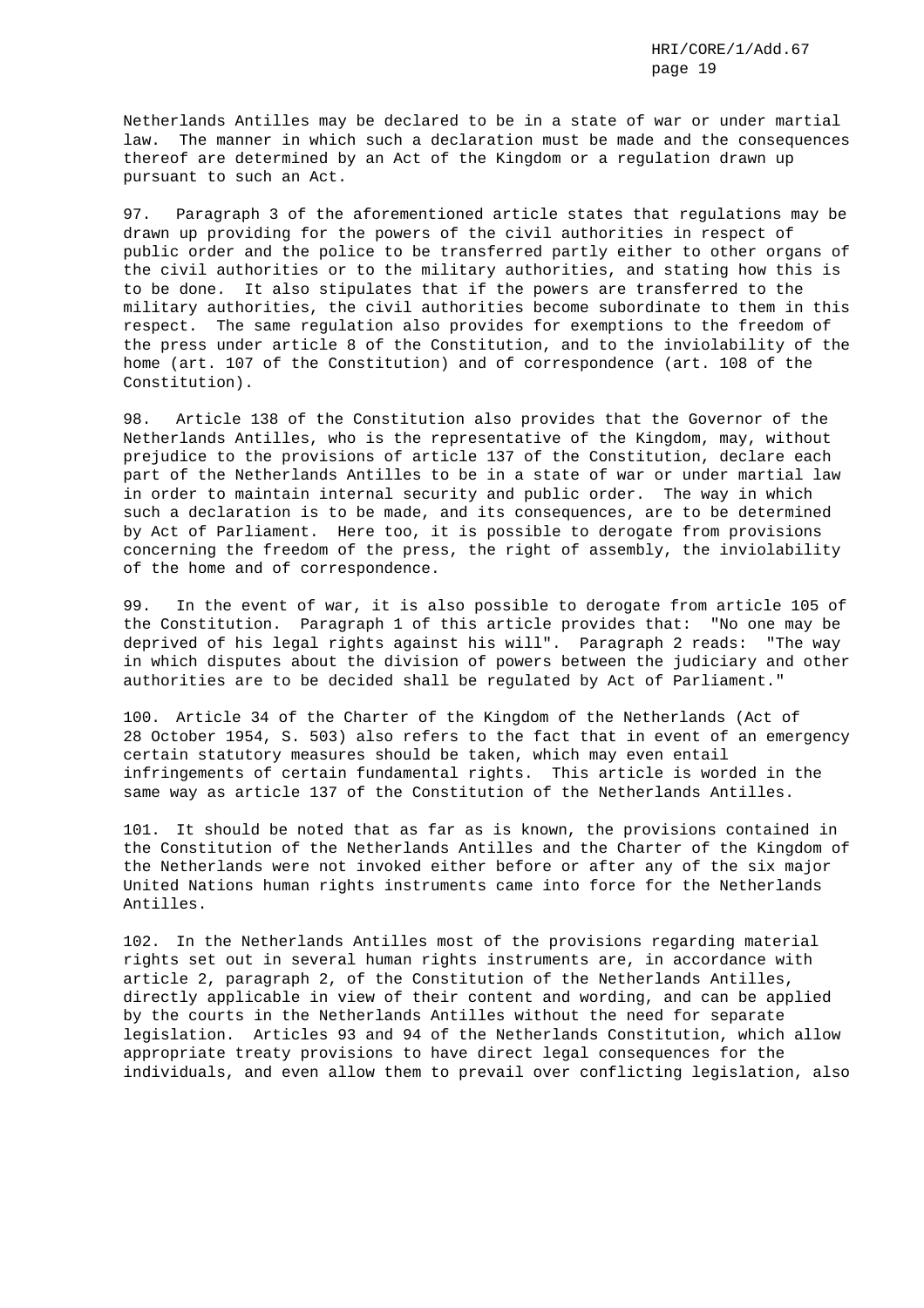apply to the Netherlands Antilles on the basis of articles 5 and 24 of the Charter of the Kingdom of the Netherlands. Article 93 of the Charter reads: "Provisions of treaties and the resolutions by international institutions which may be binding on all persons by virtue of their content shall become binding after they have been published". Article 94 of the Charter reads: "The valid legal stipulations within the Kingdom are not applicable if these are not compatible with any and all the binding stipulations of conventions and decrees of international organizations".

103. The question of whether a treaty is self-executing is ultimately a matter to be decided by the courts. On the other hand, treaty provisions which stipulate that certain acts must be regarded as criminal offences and require that offenders be prosecuted under the national criminal law are not directly applicable. In the first place, article 1 of the Criminal Code of the Netherlands Antilles states that an act can only be deemed to be an offence on the basis of a previously established statutory provision in the criminal law. This means that definitions of offences contained in international agreements have to be incorporated into the criminal law of the Netherlands Antilles. In the second place, incorporation into the criminal law of the Netherlands Antilles also serves to determine the maximum penalty which may be imposed for the offence.

104. Besides the previous observations in this connection, the following institutions and mechanisms have been established, or are in preparation, to monitor the implementation of human rights:

(a) The National Decree governing the Police Conduct Complaints Committee (Publication Sheet 1994, No. 5) authorizes the conducting of independent investigations. This Committee consists of a medical practitioner, a lecturer in law at the University of the Netherlands Antilles, and a former public prosecutor;

(b) A legal measure intended to prevent inhuman treatment or punishment has been included in the Administrative Procedure Bill. It creates scope for bringing in an independent judge in cases of errors committed at the administrative level, including those made by public servants;

(c) A bill is in preparation that will set up a national criminal investigation department under the direct jurisdiction of the Attorney-General, a department that will operate as an independent investigating body in criminal cases against civil servants and authorities, including the police;

(d) Another bill which is in preparation will lead to the appointment of an independent Ombudsman to whom complaints could also be submitted in cases of investigations involving the Justice Department and the judiciary.

#### **IV. INFORMATION AND PUBLICITY**

105. In the first place, it should be mentioned that the texts of all human rights instruments are available in the language of instruction used in the Netherlands Antilles. These instruments are regularly distributed to the public and relevant authorities through the Treaties Division of the Bureau